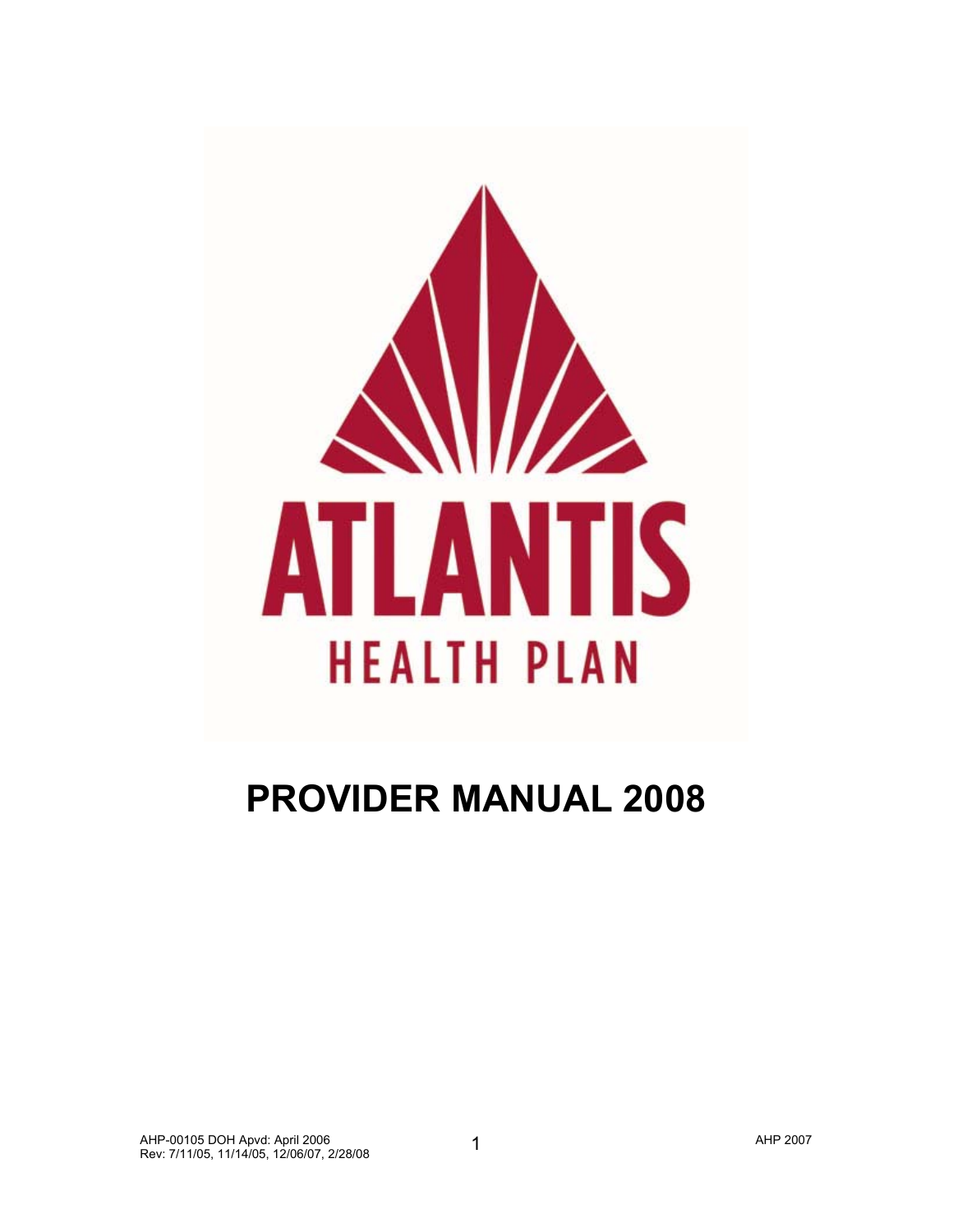# **TABLE OF CONTENTS**

| 21 |  |
|----|--|
|    |  |
|    |  |
|    |  |
|    |  |
|    |  |
|    |  |
|    |  |
|    |  |
|    |  |
|    |  |
|    |  |
|    |  |
|    |  |
|    |  |
|    |  |
|    |  |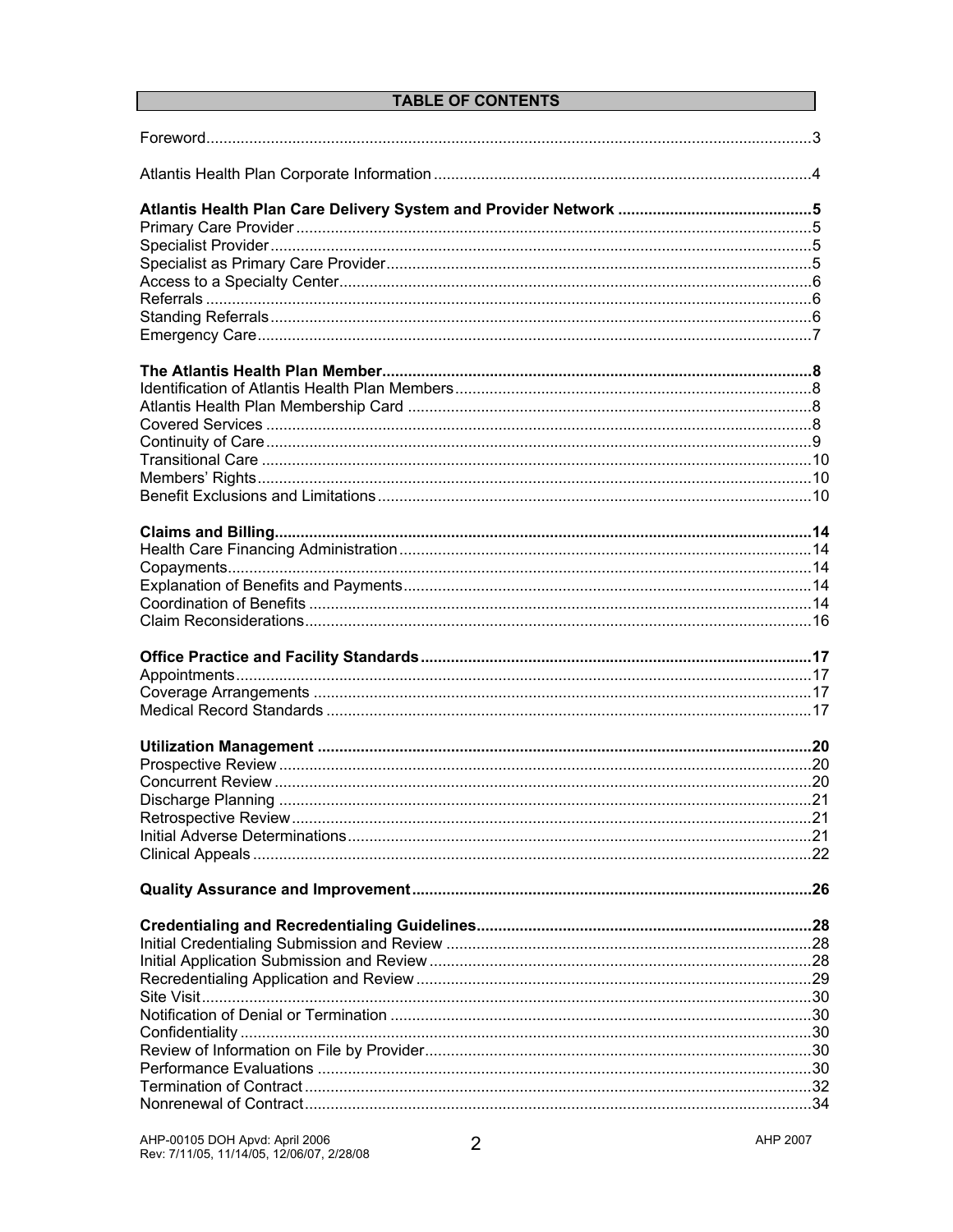Dear Participating Provider:

Thank you for your participation in Atlantis Health Plan. Atlantis Health Plan is a managed care organization licensed by New York State to provide and manage healthcare benefits through its various product offerings.

Atlantis Health Plan's objective is to provide affordable quality care to our members through access to the provider network and to provide management services to enhance the process.

The Provider Manual has been designed to help you and your office staff understand the Atlantis Health Plan delivery program and to assist in incorporating program activities and procedures into your office practice with minimal disruption. The manual is an ongoing resource for you and your staff. Changes and supplements to the manual will be forwarded from time to time and should be kept with the manual for easy reference. You also may visit the Atlantis website at www.atlantishp.com for updates or contact Atlantis Health Plan's Provider Relations Department at 877-667-3627 (select 2).

**To the extent that any provision of this manual is inconsistent with any provision of your contract with Atlantis Health Plan, the terms of your contract will prevail.** 

**To the extent that any provision of this manual is inconsistent with any provision of Atlantis Health Plan's member agreement, the terms of the member agreement will prevail.** 

You are a valuable member of our healthcare delivery team, and we look forward to a long and mutually productive relationship.

Sincerely,

Sury Anand, MD Chairman/CEO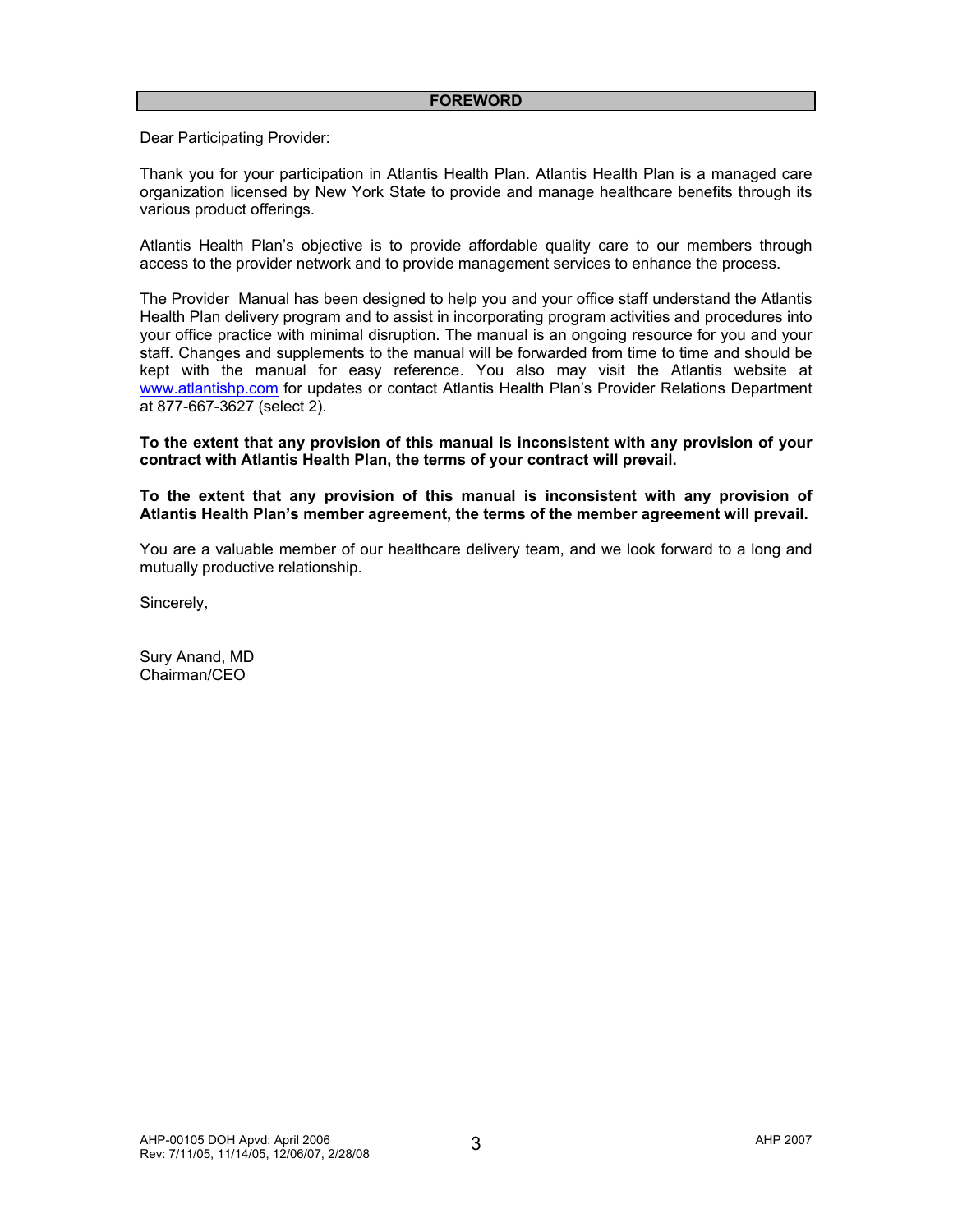# **Corporate Headquarters**

#### **Atlantis Health Plan, Inc.**

45 Broadway Suite 300 New York, NY 10006

Phone: 212-747-0877 Fax: 212-747-0843

# **Important Telephone Numbers**

| <b>Member/Provider Services</b>   | 866-747-8422 |
|-----------------------------------|--------------|
| <b>Utilization Management</b>     | 800-270-9072 |
| Prescription Drug Plan            | 888-341-8570 |
| <b>Behavioral Health Services</b> | 866-477-9740 |
| <b>Vision Services</b>            | 866-747-8422 |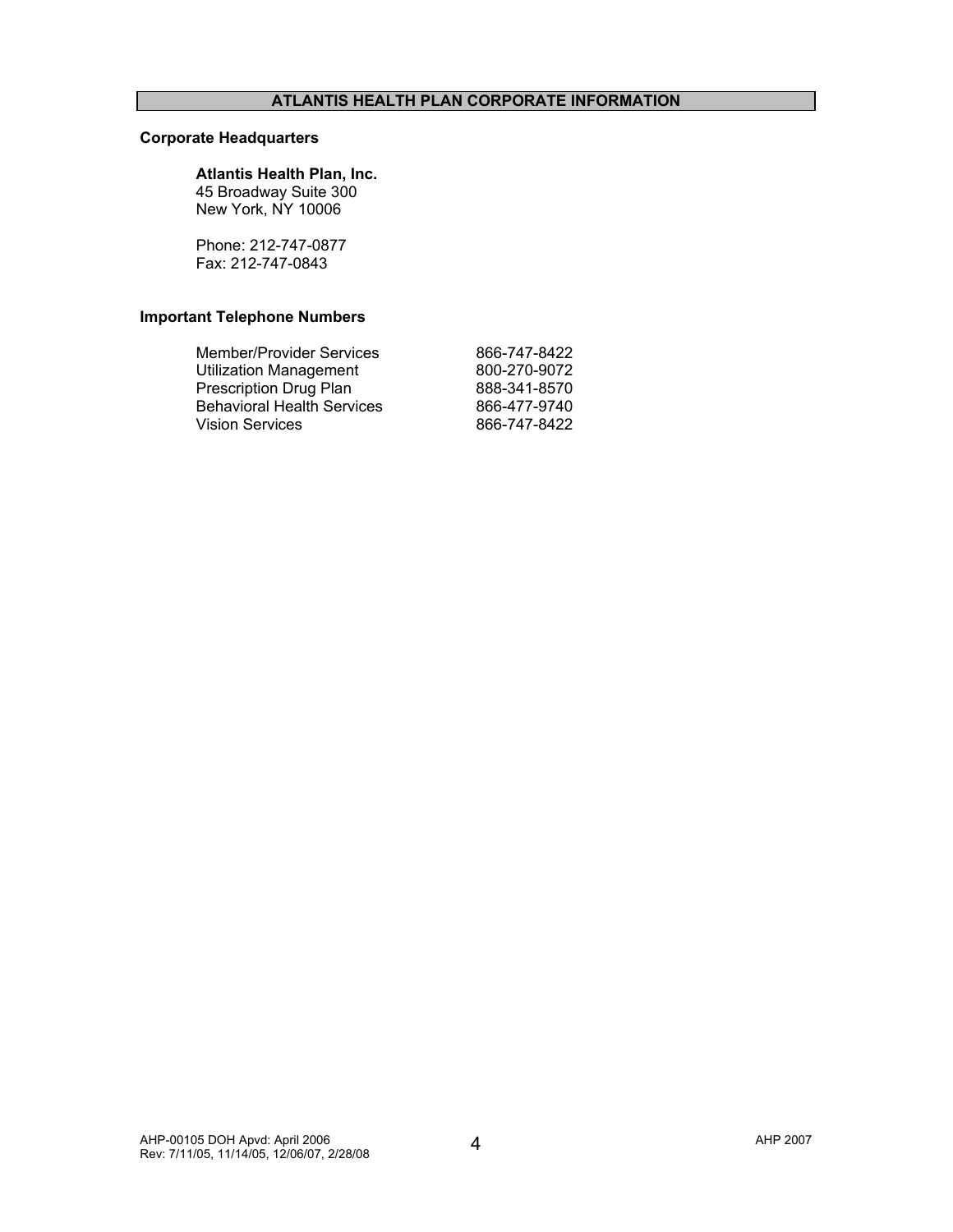# **ATLANTIS HEALTH PLAN CARE DELIVERY SYSTEM AND PROVIDER NETWORK**

### **PRIMARY CARE PROVIDER**

A primary care provider (PCP) is a participating physician (general practitioner, family practitioner, internist, or pediatrician) who has agreed to provide primary care services to members.

Participating physicians who assume the role of PCPs are responsible for coordinating members' health care. This function involves providing primary care services, coordinating overall medical care and record maintenance, determining an appropriate treatment plan, making referrals to specialists when necessary, and providing 24-hour, seven-day coverage.

At the time of enrollment, a member is required to choose a PCP who will be responsible for all care provided to that member. The selection of the PCP is the member's choice, and Atlantis Health Plan (AHP) does not attempt to influence the member in this decision. If the member fails to select a PCP at the time of enrollment, AHP will assign a PCP based on the member's geographical proximity to the provider. The member can change this selection by calling Member Services at 866-747-8422 with the PCP information. Three PCP changes are allowed per member per contract year. This rule also applies when members elect to have a specialist as their PCP.

Please note that enrollees with *qualifying conditions* may request a specialist as a PCP. **Qualifying conditions** include a life-threatening condition or disease or a degenerative and disabling condition or disease, either of which requires specialized care over a prolonged period of time. Please see the *Specialist as Primary Care Provider section* for guidelines that determine when it is necessary for a specialist to coordinate primary and specialty care.

# **SPECIALIST PROVIDER**

Providers who assume the role of specialist providers provide specialty services to members only after the appropriate prior referral by the PCP\* and shall submit to the referring physician as soon as possible a report on the findings and treatment of the member. In proceeding with a continuing course of treatment, including hospitalization or referral of the member to another specialist, concurrence of the PCP must be obtained.

\***Female members may obtain primary and preventive obstetric and gynecologic services from a qualified participating provider of such services twice per calendar year and care related to pregnancy without prior approval or referral from their PCP. Pregnancy care shall include HIV pretest counseling with clinical recommendation of testing for all pregnant women. Those women and their newborns have access to services for positive management of HIV disease as well as psychosocial support and case management for medical, social, and addictive services.**

#### **SPECIALIST AS PRIMARY CARE PROVIDER**

In the event that a new member upon enrollment, or a member upon diagnosis, has a lifethreatening condition or disease or a degenerative and disabling condition or disease that requires specialized care for a prolonged period of time, he or she may request to elect an AHP specialist as his or her PCP. As the designated specialist/PCP, you are responsible for providing and coordinating all of the member's primary and specialty care. You will be able to order tests, arrange procedures, and provide referrals and medical services in the same capacity as a PCP.

To become a specialist/PCP, you must have the necessary qualifications and expertise to treat the member's condition or disease. Such referral shall be pursuant to a treatment plan approved by AHP, in consultation with the PCP if appropriate, the specialist, and the enrollee or the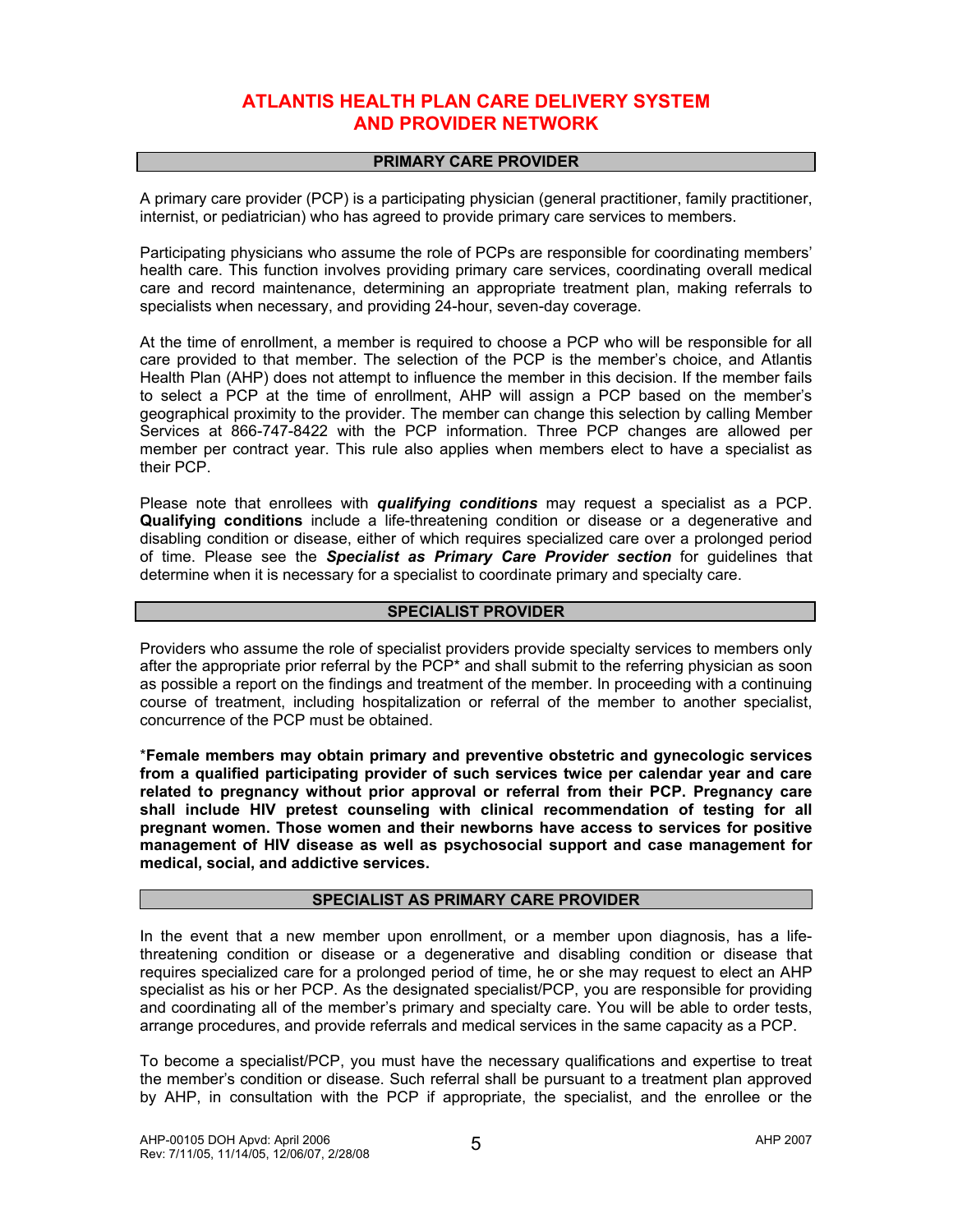enrollee's designee. This election will be permitted only if the AHP medical director, after consulting with you and the original PCP, agree that the member's care would most appropriately be coordinated in this manner.

You, the specialist, the original PCP, and/or the member may call AHP's Utilization Management Department and request this election.

# **ACCESS TO A SPECIALTY CENTER**

Members with qualifying conditions may request access to a Specialty Center. The member must be diagnosed as having a life-threatening condition or disease or degenerative and disabling condition or disease, either of which requires specialized medical care over prolonged period of time. Evaluation of a member's condition will be discussed between the AHP medical director and requesting provider to determine whether such a referral is appropriate.

The referral will be provided pursuant to a treatment plan that has been developed by the Specialty Center and approved by the AHP medical director. To request a referral to a Specialty Center, the PCP, the specialist, or the member may call the AHP Utilization Management Department.

The guidelines for determining when a referral to a Specialty Center is appropriate include the standards of care that the plan will use to determine when a member's disease or condition is life threatening or degenerative and disabling.

A member or provider can elect to use a nonparticipating center if AHP's network does not include an appropriate center or specialist. In such an instance, AHP will authorize treatment at no additional cost beyond what the member would otherwise pay for services received in the network. To make the election, the PCP or specialist must call AHP's Utilization Management Department to precertify the request.

#### **REFERRALS**

The decision to refer a member to an in-network provider is at the discretion of the treating provider and based on medical necessity. The treating provider should not refer a member to an out-of-network provider if he or she does not have out-of-network benefits. If a referral is made to an out-of-network provider, the member must have out-of-network benefits.

If a member does not have out-of-network benefits and it is the opinion of the PCP that the member's condition requires a referral to a specialist who is not in the AHP's provider network, the PCP must contact AHP Utilization Management Department to preauthorize the request. The request needs to be authorized by AHP's medical director. Once approved, the PCP, out-ofnetwork specialist, and member will be notified in writing of the disposition. The notification outlines the scope of the referral.

Please note: *Female members are entitled to self-refer for primary and preventive obstetric and gynecologic services from a qualified participating provider of such services up to twice per calendar year in addition to care related to pregnancy***.** *Members may use followup visits to a qualified participating provider for primary and preventive obstetric and gynecologic services required because of such visits or because of an acute gynecologic condition.* The member and/or the qualified participating provider must keep the PCP informed of any services that have been provided.

#### **STANDING REFERRALS**

AHP members who need ongoing care from an in-network specialist may receive a standing referral. A member's PCP should contact AHP's Utilization Department to precertify the request, which will be reviewed by the medical director for appropriateness. If approved, a standing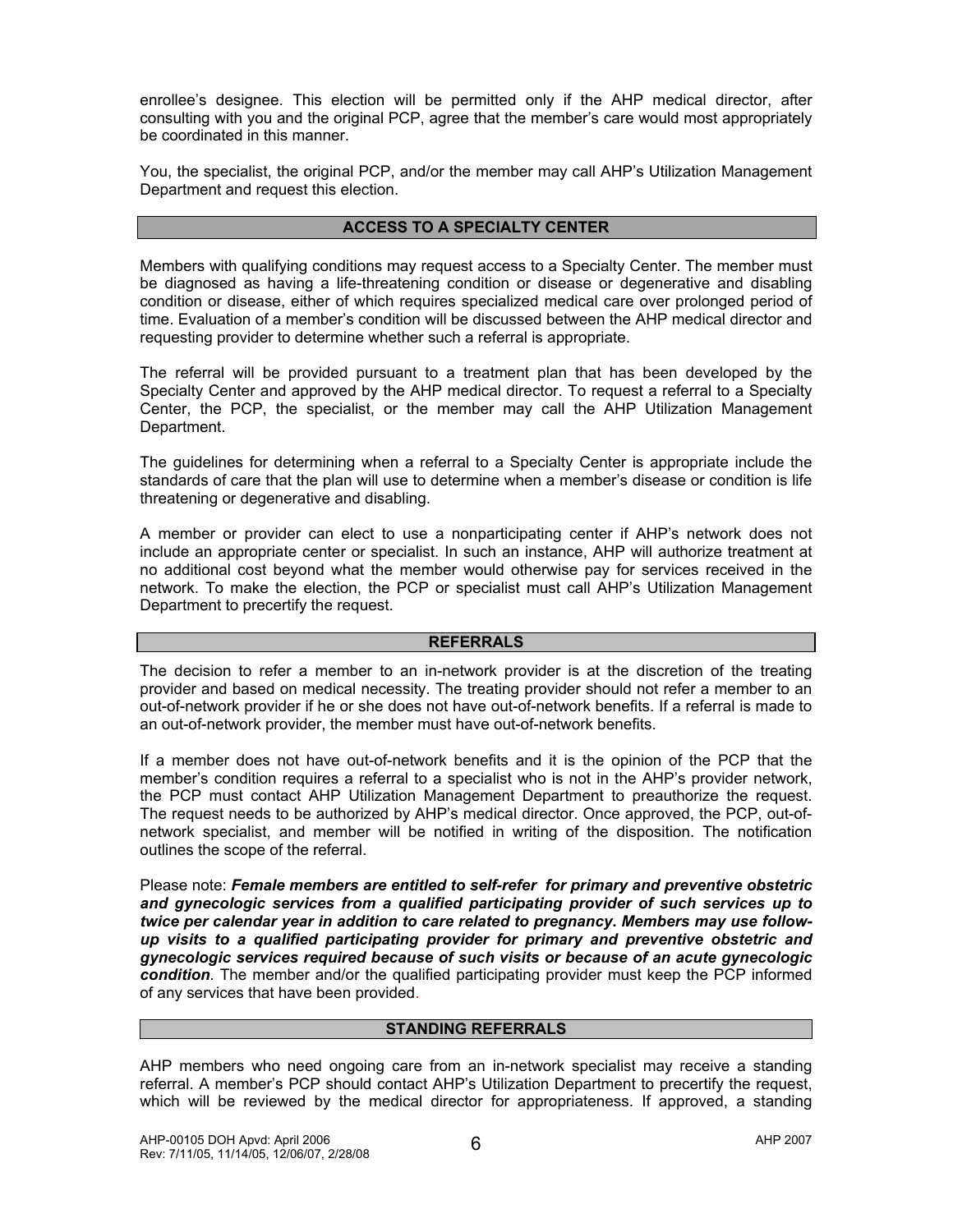referral to a specialist will be issued. All parties will be notified verbally and in writing of all final determinations. The referral shall be made pursuant to a treatment plan approved by AHP in consultation with the PCP, specialist, and the member or member's designee. The treatment plan may limit the number of visits or the period during which such visits are authorized and may require regular updates to the PCP about the specialty care. PCPs should refer to a participating specialist and can only refer to an out-of-network provider if no other specialist for a specific service is in the AHP network. If this scenario should arise, the visit to the out-of-network specialist must be authorized by AHP's Utilization Management Department. The services should add no additional cost beyond what enrollees pay for AHP's in-network services.

#### **EMERGENCY CARE**

**An emergency condition** is defined as a medical or behavioral condition, the onset of which is sudden, that manifests itself by symptoms of sufficient severity, including severe pain, that a prudent layperson possessing an average knowledge of medicine and health, could reasonably expect that the absence of immediate medical attention to result in (1) placing the health of the person afflicted with such condition in serious jeopardy, or in the case of a behavioral condition, placing the health of the person or others in serious jeopardy; (2) serious impairments to such person's bodily functions; (3) serious dysfunction of any bodily organ or part of such person; or (4) serious disfigurement of such person.

A **prudent layperson** is considered to be a person who is without medical training and who draws on his or her practical experience when making a decision regarding whether emergency medical treatment is needed. A prudent layperson will be considered to have acted reasonably if other similarly situated laypersons who would have believed, on the basis of observation of the medical symptoms at hand, that an emergency medical treatment was necessary.

**Treatment of emergency conditions do not require prior authorization.**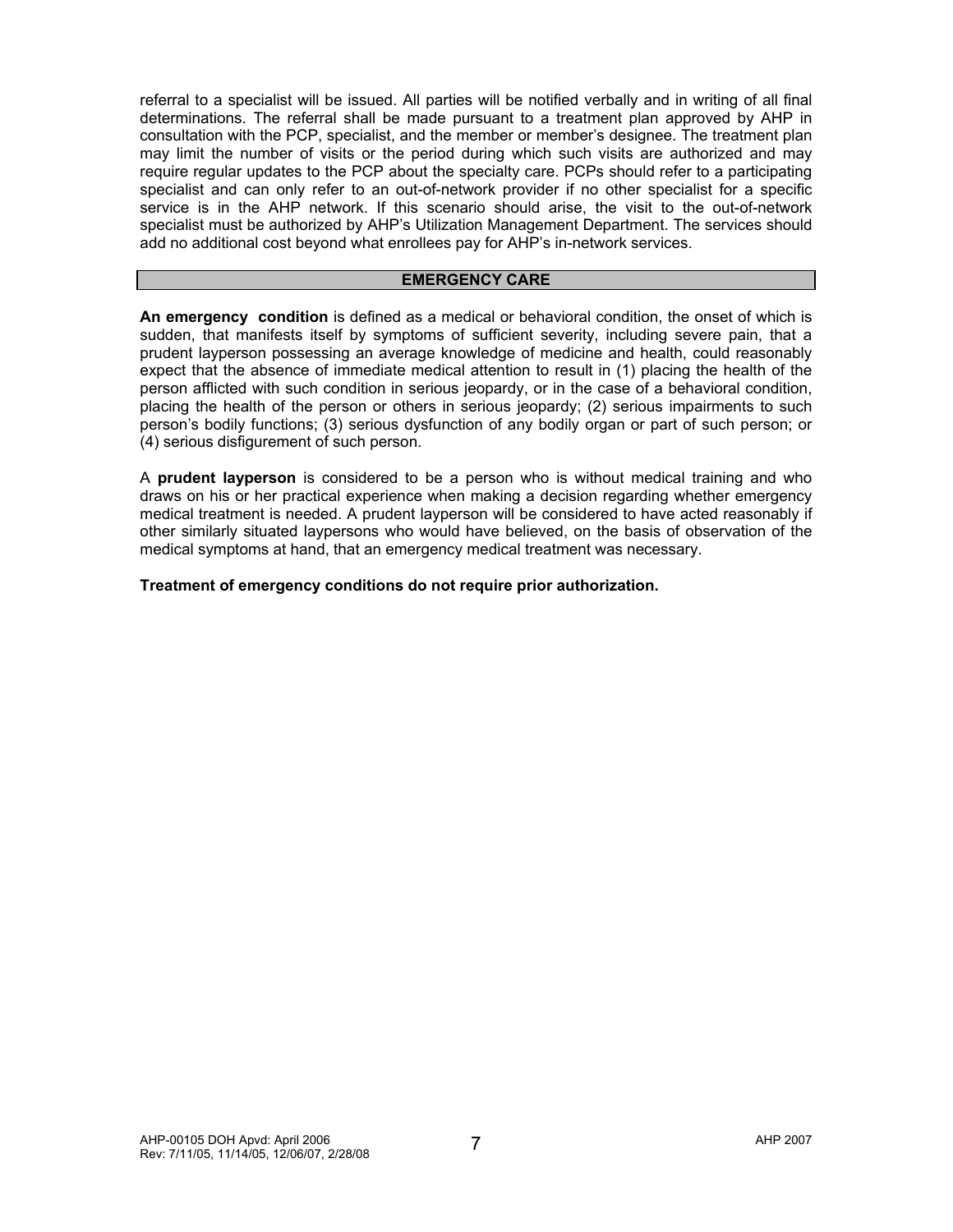# **THE ATLANTIS HEALTH PLAN MEMBER**

#### **IDENTIFICATION OF ATLANTIS HEALTH PLAN MEMBERS**

AHP reimburses physicians only for services rendered to eligible members. Providers (or their office staff) are responsible for verifying each member's eligibility prior to treatment. All members have an identification card that must be presented each time services are requested. A copy of the AHP identification card follows. Please examine all data on the card carefully to determine the member's eligibility and extent of coverage. The complete member number must be used when submitting claims to AHP.

When a member arrives in the office, office staff should determine if the member is eligible for services and if the member is in fact an active member of AHP. Enrollment can be verified by contacting AHP Member Services at 866-747-8422. The member must display his or her AHP identification card. If the member presents him- or herself as enrolled and has been declared as ineligible by AHP, the member is responsible for the charges associated with the care provided.

For emergency admissions, the hospital shall confirm member eligibility status by calling AHP within 48 hours of admission.

#### **ATLANTIS HEALTH PLAN MEMBERSHIP CARD**

#### **FRONT OF CARD BACK OF CARD**



#### **COVERED SERVICES**

AHP provides its members with comprehensive benefit packages that afford the basic primary, preventive, and specialty care necessary for good health. Covered services include

Adult periodic physical examinations Allergy testing and treatment Ambulance services Ambulatory surgical services or procedures Blood and blood products Care for emergency conditions **Chemotherapy** Chiropractic care\*

Diabetic equipment and education Diagnostic imaging studies or tests Durable medical equipment\* **Hemodialysis** Home health care Hospice care Inpatient care Laboratory and diagnostic procedures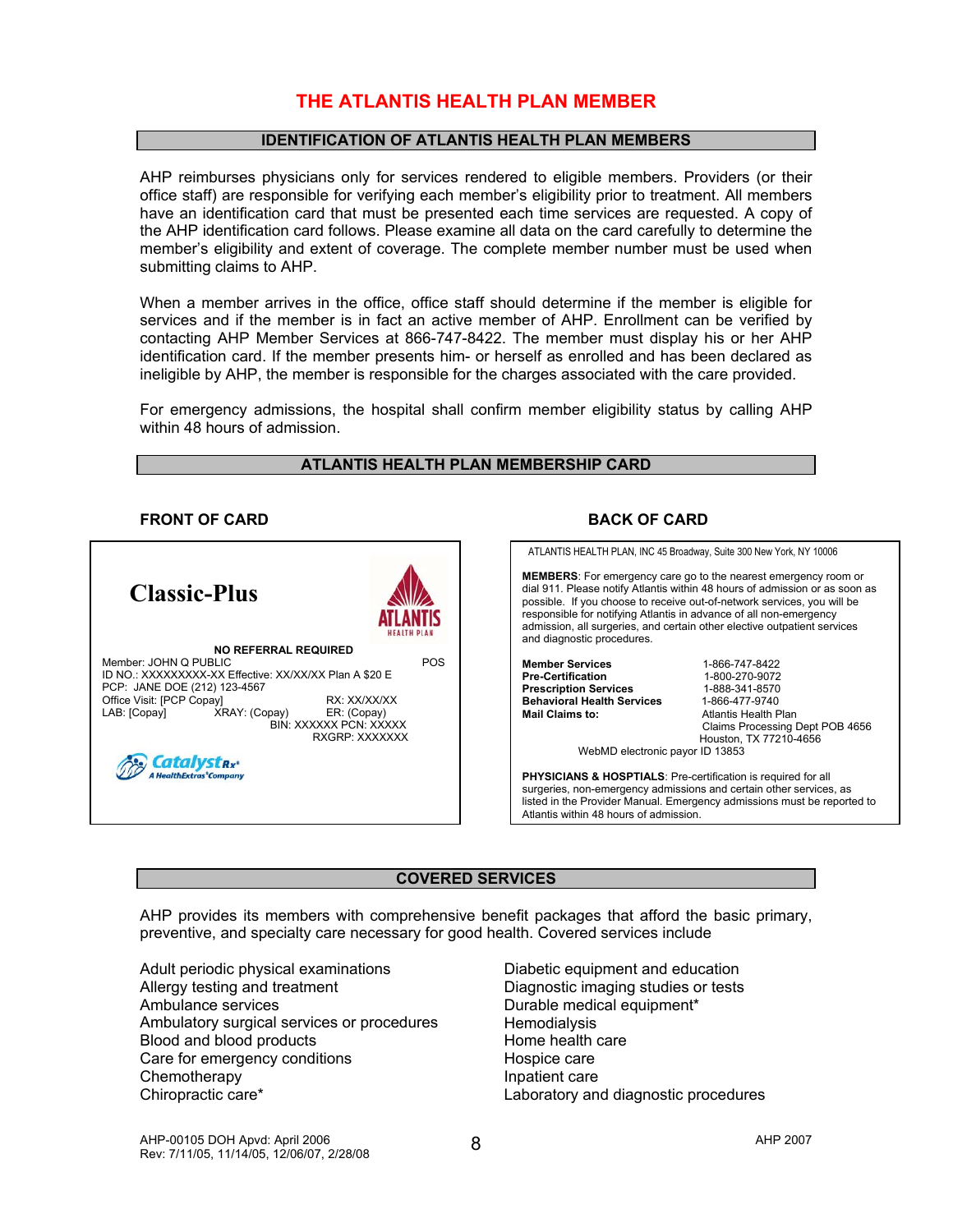Maternity care OB/GYN services Mammography Medical supplies Mental health\* Organ transplants Pap tests Physical Therapy

Preadmission testing **Prosthetics** Radiation Rehabilitative services\* Second opinions Skilled nursing facility\* Substance abuse\* Well-child care

\* Not applicable to Healthy New York members

Some medical procedures, services, and medical supplies are either specifically excluded from contractual covered services or are subject to preexisting condition exclusion for a specific time period. However, some employer groups may have purchased additional benefit riders to enhance the core benefits package.

Covered services must be medically necessary and appropriate. **Medically necessary or medical necessity** is defined as the following.

A service, treatment, procedure, equipment, drug, device, or supply provided by a hospital, physician, or other provider of health care that is required to identify or treat a member's bodily injury or sickness and which is determined by AHP to be:

- 1. Consistent with the symptom(s) or diagnosis and treatment of the member's bodily injury or sickness.
- 2. Appropriate under the standards of acceptable medical practice to treat that bodily injury or sickness.
- 3. Not solely for the convenience of the member, physician, hospital, or other provider of health care.
- 4. The most appropriate service, treatment, procedure, equipment, drug, device, or supply that can be safely provided to the member.
- 5. The most economical manner of accomplishing the desired result.

Not all of the covered services listed previously require preauthorization**. Please refer to the Quick Reference Authorization Guide.** 

AHP's Member Services Department may be contacted Monday–Friday from 9 am–5 pm to clarify covered services or services requiring preauthorization. **This verification should be done prior to rendering the service**. **In contracting with AHP, you agreed to accept AHP's reimbursement, as stated in the Participating Physician Agreement, as payment in full, less any patient copayment. Therefore, AHP members may not be billed any additional amounts for covered services or for services needing preauthorization that were rendered but not authorized.** 

Instances may occur, however, when a member may elect to receive medical care for contractually excluded services or services determined by AHP to **not** be medically necessary. In such instances, you are required to advise the member prior to providing the service that the service is not covered and that AHP will not assume responsibility for payment; clearly state the cost that the member must assume. AHP highly recommends that a member sign a waiver accepting liability in such instances.

#### **CONTINUITY OF CARE**

Members receiving continuity of care from a provider leaving the network may continue an ongoing course of treatment with that provider during a transitional period.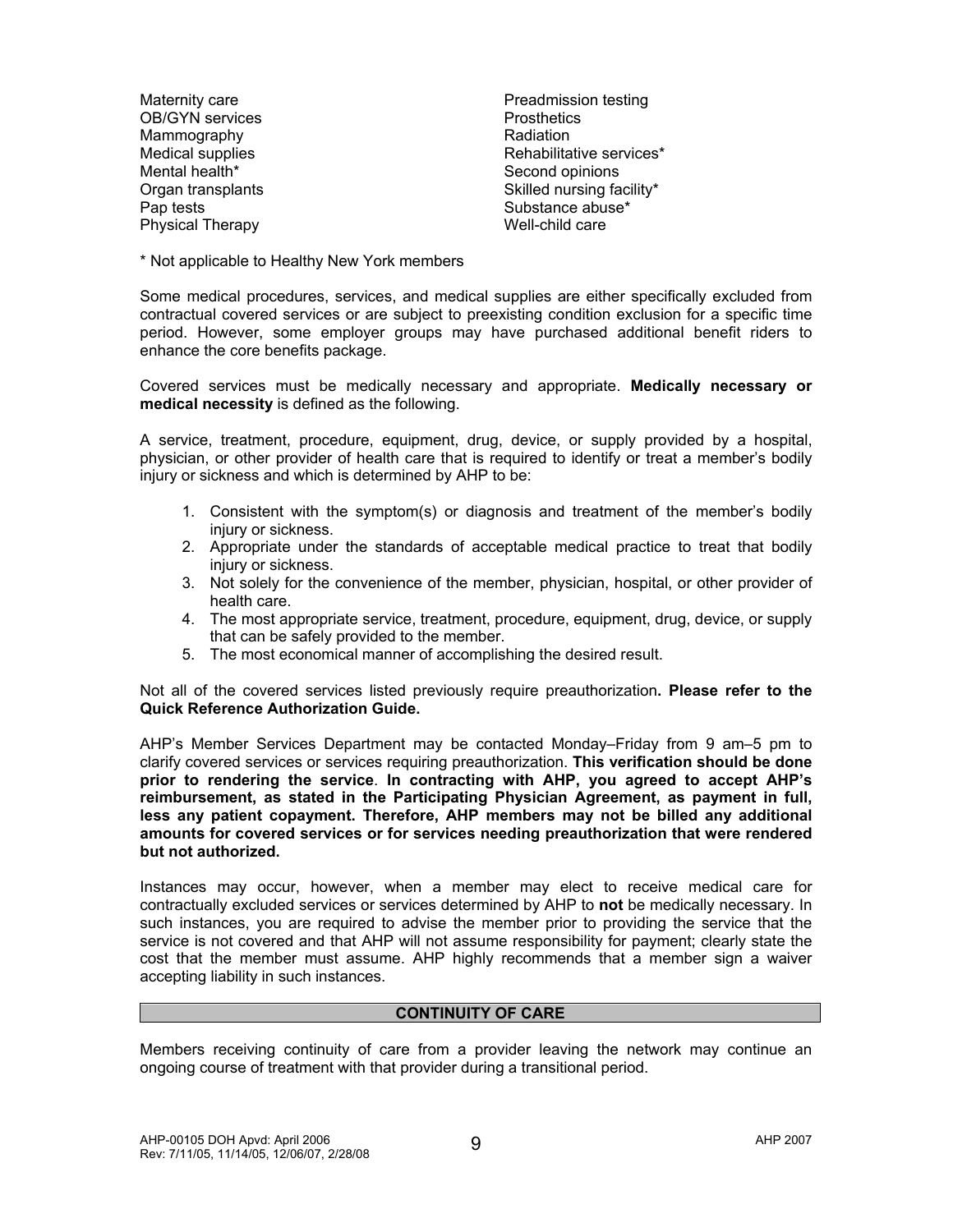The transitional period shall continue up to 90 days from the date of the provider termination or the exhaustion of benefits, whichever comes first, or if the member has entered the second trimester of pregnancy, for a transitional period that includes the provision of postpartum care directly related to the delivery.

Continuity of care will be authorized by AHP if the provider signs an agreement accepting AHP's established reimbursement rates as payment in full, adheres to AHP's quality improvement requirements, provides medical information related to the care, and adheres to AHP's policies and procedures. Precertification by the Utilization Management Department is required.

## **TRANSITIONAL CARE**

Qualifying new members may continue an ongoing course of treatment with a current (nonnetwork) provider for a transitional period.

The policy is applicable if member has a life-threatening or degenerative and disabling condition for transitional period of up to 60 days from the effective date of enrollment. If the member has entered the second trimester of pregnancy at the effective date of enrollment, the transitional period shall include postpartum care directly related to the delivery.

Care will be authorized by AHP if the provider signs an agreement accepting AHP's established rates as payment in full, adheres to AHP's quality improvement requirements, provides medical information related to care, and adheres to AHP's policies and procedures. Precertification by AHP's Utilization Management Department is required.

# **MEMBERS' RIGHTS**

AHP members are entitled to obtain complete current information concerning a diagnosis, treatment and prognosis from a physician or other provider in terms and language they can understand. When it is not advisable to give such information to the member, the information will be made available to an appropriate person on the member's behalf. In addition, the member is entitled to receive information from a physician or other provider necessary to give informed consent prior to the start of any procedure or treatment. Lastly, member's have the right to refuse treatment to the extent permitted by law and to be informed of the medical consequences of the action.

# **BENEFIT EXCLUSIONS AND LIMITATIONS**

**The following are benefits that are not covered regardless of whether they are medically necessary. If these services are provided, the member is responsible for payment. Please note that additional exclusions apply for Healthy New York members.** 

- 1. Preexisting Conditions: In the absence of creditable coverage, treatment for preexisting conditions will not be covered for 11 months from the enrollment date (the first day of the coverage for the individual or, if earlier, the first day of the waiting period that must pass with respect to an individual before the member is eligible to be covered for benefits). **Note: The preexisting condition limitation does not apply to members of large groups.**
- 2. Experimental/Investigational Treatments: In general, the AHP does not cover experimental and investigational drugs and treatments. However, AHP shall cover an experimental and investigational drug and treatment approved by an external appeal agent certified by the state. If the external appeal agent approves coverage of an experimental and investigational treatment that is part of a clinical trial, AHP will cover only the costs of services required to provide treatment to the member according to the design of the trial. AHP shall not be responsible for the costs of the investigational drugs or devices, the costs of non-healthcare services, the costs of managing research, or costs that would not be covered under the member's Certificate of Coverage for nonexperimental or noninvestigational treatments.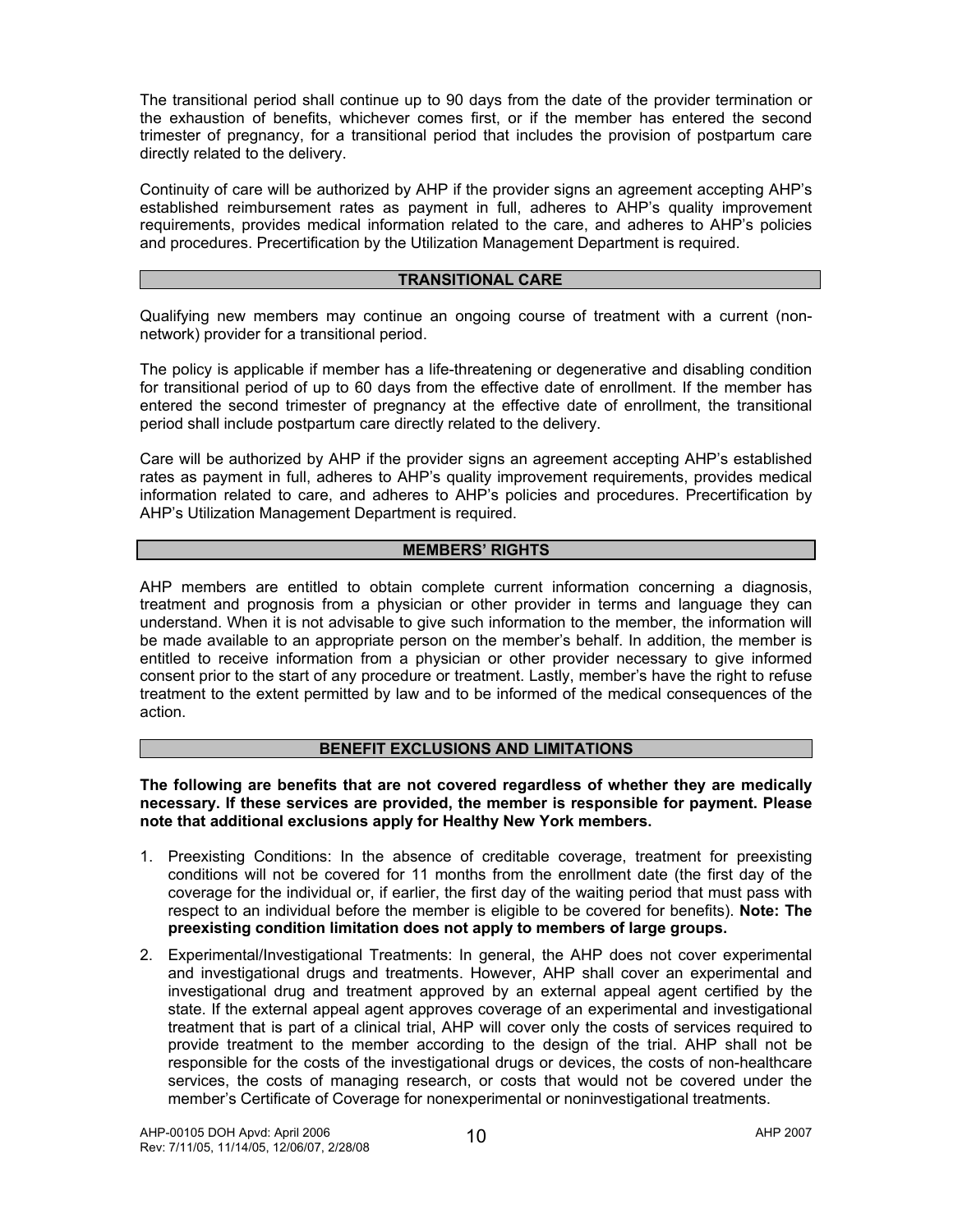- This exclusion does not apply to certain non–FDA-approved prescribed drugs recognized for the treatment of certain types of cancer by the American Medical Association Drug Evaluations, American Hospital Formulary Service Drug Information, or U.S. Pharmacopoeia Drug Information, or drugs that have been recommended by a review article or editorial comment in a major peer-reviewed professional journal.
- 3. Outpatient prescription drugs, unless a pharmacy rider has been added
- 4. Inpatient alcohol and substance abuse rehabilitation, unless coverage has been added by a rider to the group contract
- 5. Illness, accident, treatment or medical conditions arising from (1) war or acts of war (whether declared or undeclared); participation in a felony, riot or insurrection; service in the Armed Forces or units auxiliary thereto; (2) aviation, other than as a fare-paying passenger on a scheduled or charter flight operated by a scheduled airline; and (3) suicide, attempted suicide, or intentionally self-inflicted injury. *Behavioral health care for attempted suicide is a covered service*.
- 6. Cosmetic surgery performed primarily to improve the appearance of a portion of the body that is not medically necessary, including, but not limited to ear piercing, rhinoplasty, liposuction, and related surgery

 *This exclusion does not include reconstructive surgery when such service is incidental to or follows surgery resulting from trauma, infection or other diseases of the involved part, reconstructive surgery because of congenital disease or anomaly of a covered dependent child which has resulted in a functional defect, nor breast surgery following a mastectomy to achieve symmetry.* 

- 7. Routine foot care, in connection with corns, calluses, flat feet, fallen arches, weak feet, chronic foot strain, or symptomatic complaints of the feet
- 8. Treatment provided in a government hospital or benefits provided under Medicare or other government program (except Medicaid)
- 9. Benefits to the extent provided for any loss or portion thereof for which mandatory automobile no fault benefits are recovered or recoverable
- 10. Benefits provided under any state or federal workers' compensation, employers' liability, or occupational disease law
- 11. Services rendered and separately billed by employees of hospitals, laboratories, or other institutions
- 12. Services performed by a member of the member's immediate family. Immediate family includes the following degrees of relationship: (1) husband and wife; (2) natural parent, child, or sibling; (3) adopted child and adoptive parent; (4) stepparent, stepchild, stepbrother, and stepsister; (5) father-in-law, mother-in-law, son-in-law, daughter-in-law, brother-in-law, and sister-in-law; and (6) grandparent and grandchild. Please note that the immediate family definition is not based on household member status.
- 13. Services for which no charge is normally made
- 14. Dental services (such as care, treatment, filling, removal of teeth and/or treatment of diseases of teeth, gums, or temporomandibular joint), including, but not limited to, apicoectomy (dental root resection), orthodontics, root canal treatment, soft tissue impactions, temporomandibular joint dysfunction therapy, alveolectomy, and treatment of periodontal disease. *Care or treatment of sound natural teeth necessary because of accidental injury is a covered benefit for 12 months following the date of such injury, except for dental care or treatment necessary because of congenital disease or anomaly.*
- 15. Eyeglasses, contact lenses, and examinations for the prescription or fitting thereof, *unless coverage has been added by a rider to the group contract*
- 16. Rest cures, custodial care, and transportation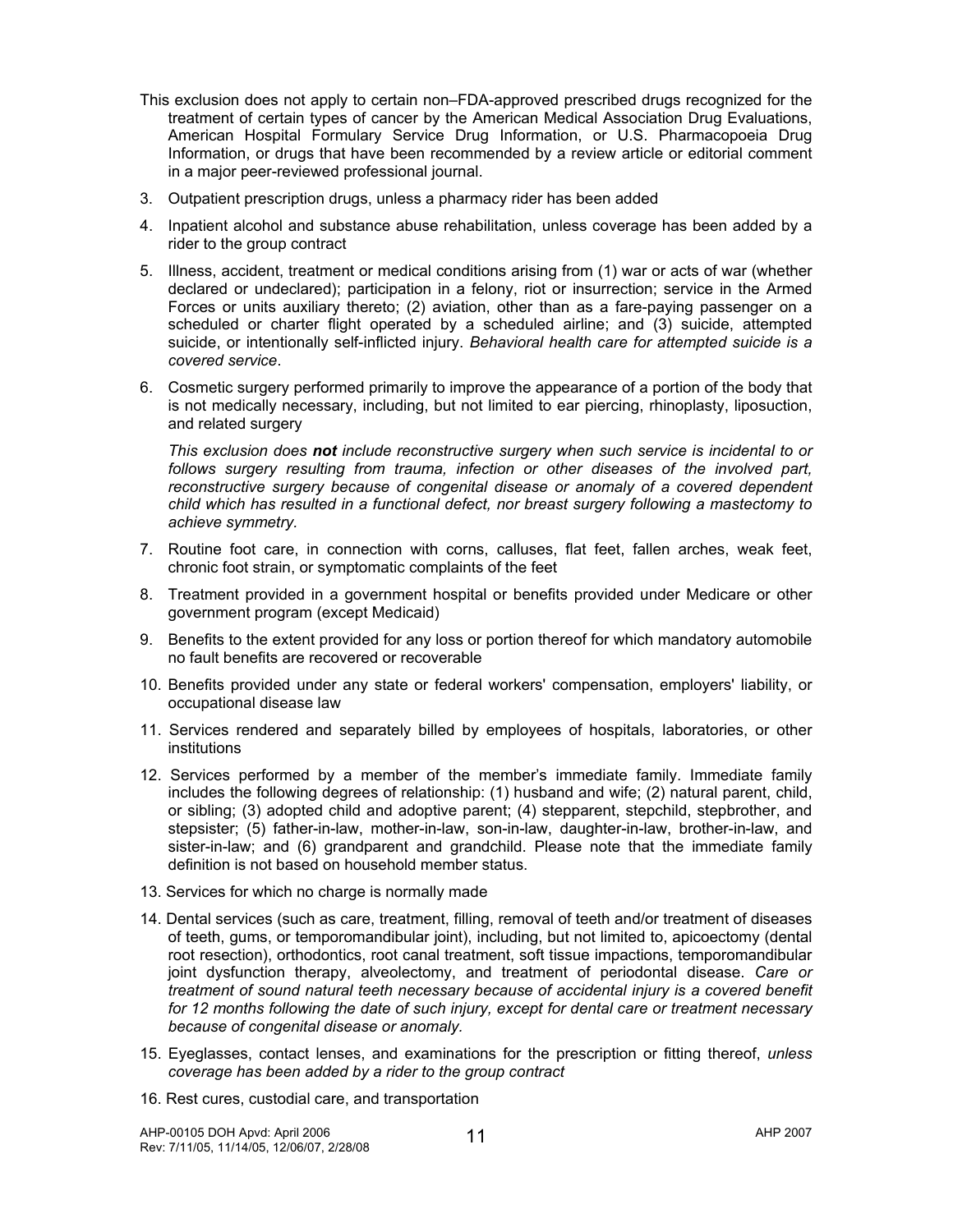- 17. Coverage while outside the United States, its possessions, or the countries of Canada and Mexico, except for emergency services
- 18. Autologous blood services
- 19. Wigs or any other appliance or procedure related to hair loss, regardless of the disease or injury causing the hair loss
- 20. Living donor fees and transportation costs of nonexperimental organ transplant
- 21. Experimental organ transplants, unless recommended by an external appeal agent
- 22. Contraceptive devices, even if prescribed for a medical condition other than birth control, and birth control pills, unless coverage has been added by a rider to the group contract
- 23. Artificial means of achieving pregnancy, including in vitro fertilization, gamete intrafallopian tube transfers or zygote intrafallopian tube transfers, reversal of elective sterilizations, sex change procedures, cloning, medical or surgical services, or procedures that are deemed by New York State regulations and/or the American Society for Reproductive Medicine to be experimental or investigational
- 24. Treatment for learning and behavioral disorders, including nonmedical treatment for mental retardation, except to the extent that such benefits are either medically necessary or required to be provided by applicable law
- 25. Obesity surgery and weight reduction programs *except to the extent that such benefits are either medically necessary or required to be provided by applicable law*
- 26. Personal items, including but not limited to telephone and television rentals, during an inpatient hospital stay
- 27. Reports, tests, or procedures not directly related to treatment of the member, including physical examinations for employment, school, camp, or premarital requirements
- 28. Orthotic devices, including but not limited to arch supports, corrective shoes, elastic hose, braces, scoliosis devices, cervical collars, corsets, canes, crutches, hearing aids, false teeth, or special supplies or equipment
- 29. Nonstandard-type prosthetic devices, unless deemed medically necessary; replacement of prostheses, *unless required because of growth*; and artificial organs, except where such artificial organs are deemed medically necessary. Artificial organs are not covered if the treatment is experimental or investigational in nature, unless recommended by an external appeal agent.
- 30. Sex, marital, or religious counseling, including sex therapy and treatment of sexual dysfunction unless medically necessary
- 31. Transsexual surgery or related services where no organic basis exists
- 32. Travel immunizations
- 33. Acupuncture
- 34. Private-duty nursing unless medically necessary
- 35. "No-show" provider charges for broken appointments
- 36. Any other item or service not explicitly delineated as a covered service in the member's certificate of coverage

#### **Healthy New York–Specific Exclusions**

- 37. Behavioral health for the treatment of mental, nervous, or emotional disorders
- 38. Substance abuse diagnoses and treatment, detoxification, or rehabilitation
- 39. Vision and Hearing Care: Coverage is not provided for eyeglasses, hearing aids, and examination for the prescription and fitting thereof.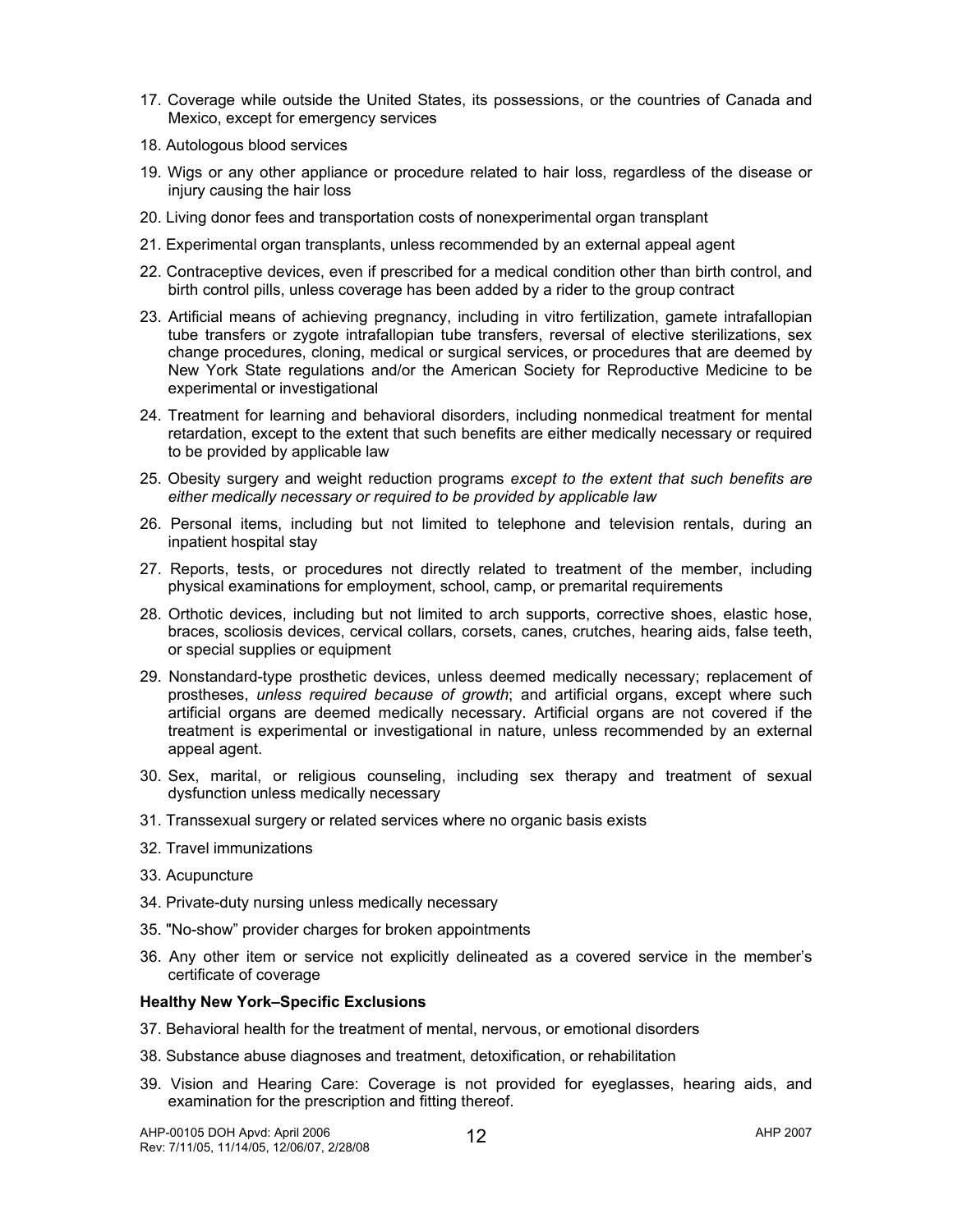- 40. Skilled nursing facility care
- 41. Ambulance
- 42. Durable medical equipment and prosthetics
- 43. Cardiac rehabilitation
- 44. Speech therapy
- 45. Occupational therapy
- 46. Subluxation: Coverage is not provided for care in connection with the detection and correction by manual or mechanical means of structural imbalance, distortion, or subluxation in the human body for purposes of removing interference and the effects thereof, where such interference is the result of or related to distortion, misalignment, or subluxation of or in the vertebral column.
- 47. Home oxygen equipment, including emergency oxygen inhalers, portable preset oxygen units, and oxygen administration equipment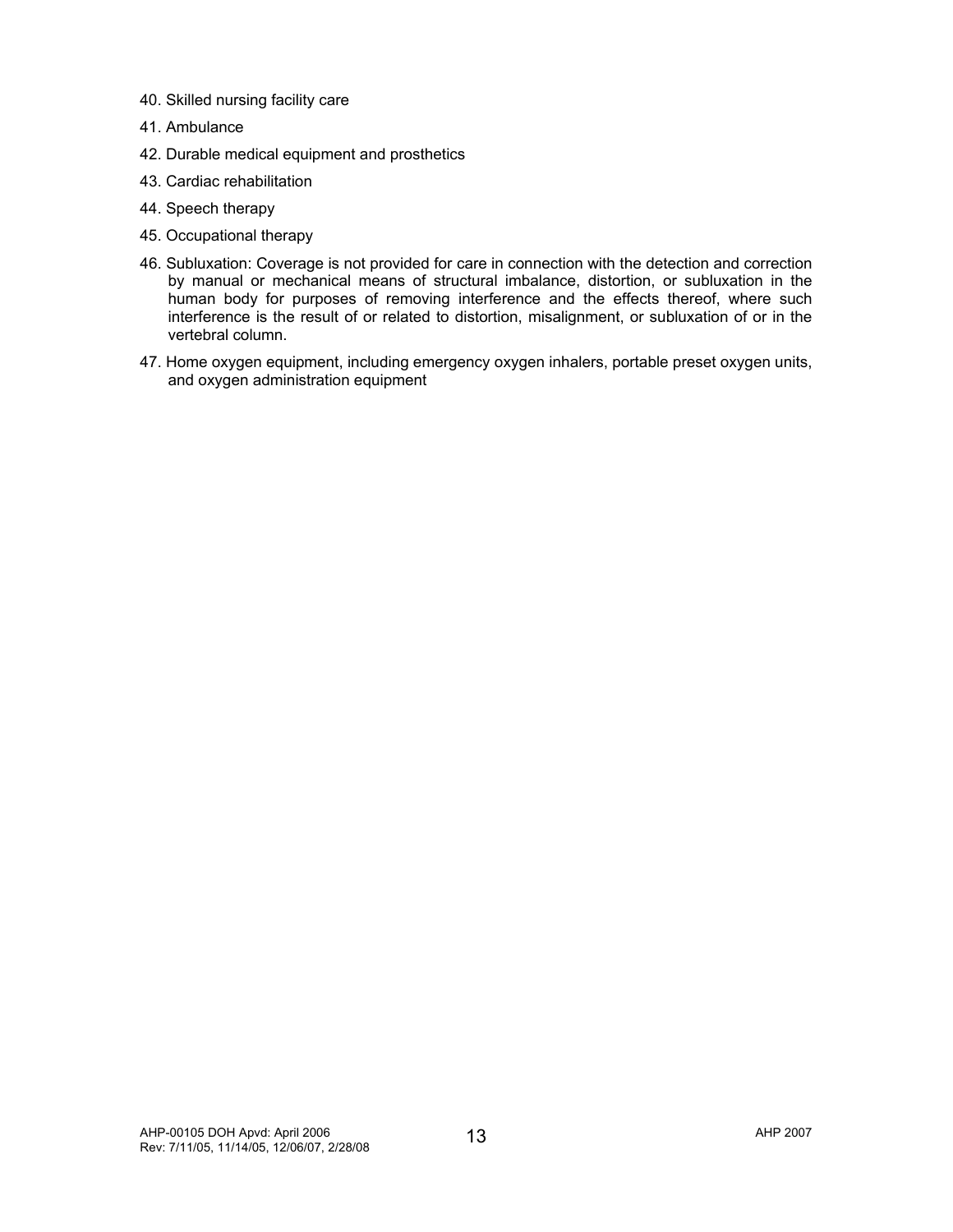# **CLAIMS AND BILLING**

# **HEALTH CARE FINANCING ADMINSTRATION (HCFA)**

AHP requires providers to bill using the HCFA 1500 claim form. The guidelines for completion are the same as required by Medicare when billing, including complete patient information, date of service, commonly performed procedural codes, place of service codes, appropriate ICD-9 diagnosis, and charges for services to include number of units or time when necessary.

#### **Claims Submission**

**Paper Claims Community Claims** Electronic Filing Mail to: Payor ID# 13853 P.O. Box 4656 Houston, TX 77210-4656

#### **Filing Limits**

- 60 days from date of service
- Members may not be billed for services submitted after the filing limit.

# **Payment Policies**

AHP uses a combination of Current Coding Initiatives (CCI) and internal claim processing payment guidelines. Payment guidelines for most commonly performed procedural codes can be requested and are published in the provider newsletters. These policies will soon be made available on the AHP website in the provider section.

#### **COPAYMENTS**

AHP members are required to pay all necessary copayments at the time services are rendered. Please refer to the copayment amounts on the member's identification card.

#### **EXPLANATION OF BENEFITS AND PAYMENTS (EOB)**

Providers are requested to bill AHP for all medical services rendered to members less the copayment collected. An EOB will be forwarded upon completion of claim processing. The report will provide a summary of services, payment information, cost-sharing responsibilities on the part of the payment, and reasons for the payment determinations.

#### **COORDINATION OF BENEFITS (COB)**

COB is an important part of AHP's overall objective of providing health care to members on a cost-effective basis. It is required by state statute and insurance carriers in situations where members have more than one insurance coverage. AHP members may not be billed, either up front or after the fact, for covered services rendered except for any copayments for which the member may be responsible. Circumstances may also exist where you, as a contracted provider, are excluded from billing another carrier for balances even if a member has other insurance. Your contract with APH requires you to accept AHP's payment as payment in full. The following procedure should be implemented when dealing with all AHP members, whether their coverage is primary or secondary.

1. Office patients will pay the copayment at the time of visit. Bill the primary carrier for the visit according to your usual fees.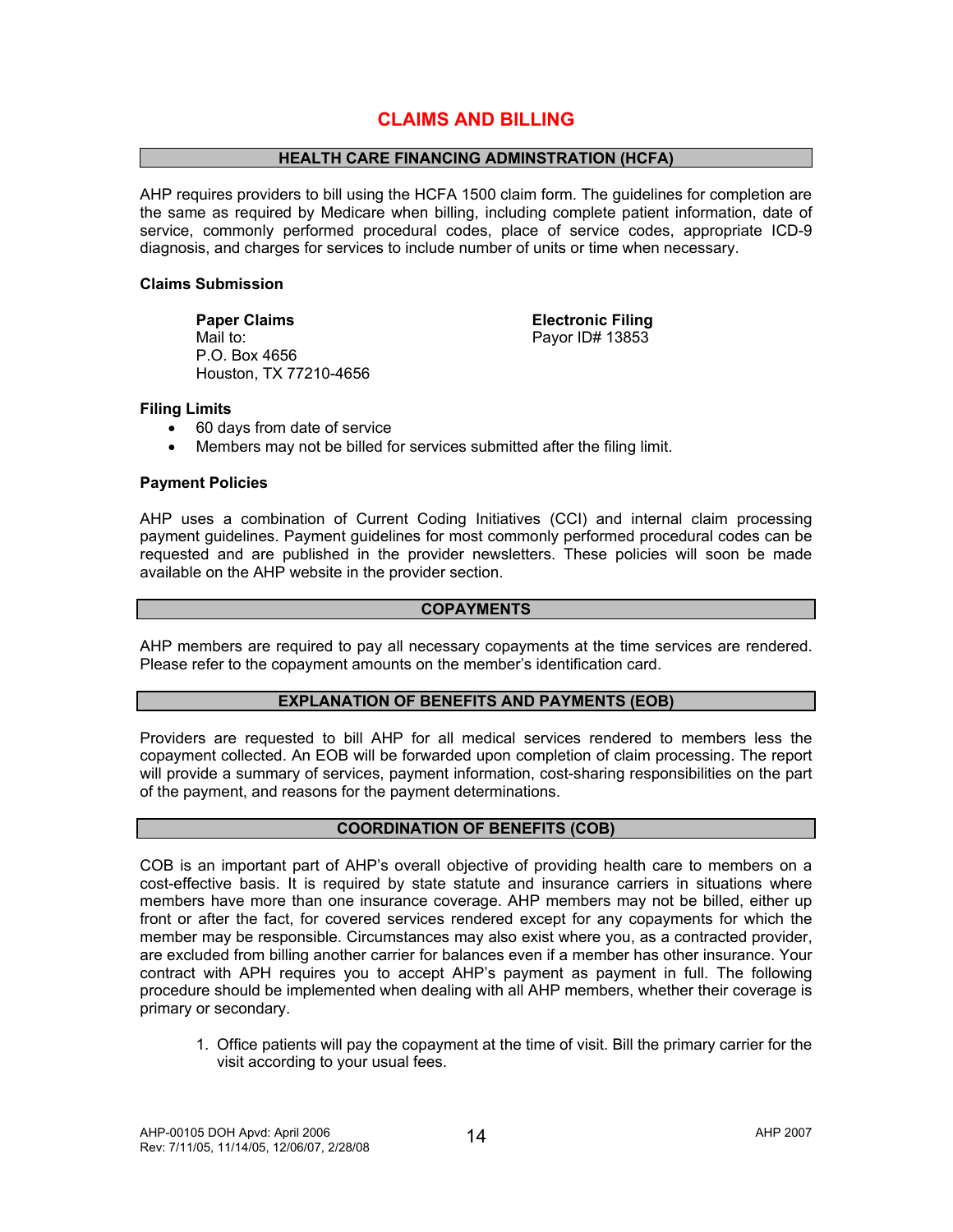- 2. If AHP is the secondary insurance, attach the explanation of benefits from the primary carrier and send the claim for the remaining balance to AHP.
- 3. Under no circumstances may the member be directly billed except for the copayment due.

Members with primary insurance other than AHP may choose not to participate as an AHP member and wish to continue using only their primary benefits (this will be an unusual circumstance). In this case, you may obtain a written waiver from the member stating that he or she does not wish to participate as an AHP member, explaining that AHP will not be responsible for any payments of any kind associated with the member's care. Under these circumstances, the provider may bill according to their usual methods. This waiver must be in writing and attached to the member's chart for future verification, should it be required.

Because members accept AHP benefits by their participation in the COB program, they are legally responsible to adhere to the rules and regulations required of all AHP members such as use of the PCP and/or prior approval for out-of-plan services. If any of these regulations are violated, reimbursement will not be forthcoming or reduced. Specific questions regarding COB should be directed to AHP's corporate office.

#### **CLAIM RECONSIDERATION**

AHP has adopted a claim reconsideration process for contracted providers, facilities, and ancillary providers to ensure better response to claims issues and questions. The process also will enable AHP to more accurately track common issues and questions that arise so that consideration can be made regarding the revision of claim payment policy and procedures to align with fair industry standards.

Following are some examples of claim issues or inquiries that may be sent for reconsideration. You will need to complete the AHP Claim Reconsideration Form and send supporting information (**bolded**) before your claim can be reviewed.

- Late filing: Claims must be submitted by par providers within 60 days of the date of service, although bills are often accepted as many as 90 days from the date of service performed. **Submit proof of timely filing.**
- Fee schedule issues: When requesting review of a claim where codes were bundled or unbundled, keep in mind that Atlantis applies Centers for Medicare and Medicaid Services coding guidelines in addition to the Plan's own internal guidelines (approved by the Atlantis Board of Directors).**Submit correct coding initiative edit and payment references or office and operative notes to justify your claim. Please note: Per American Medical Association guidelines, documentation must be submitted for review when using modifier 25. Use of the modifier alone does not support separate payment.**
- Lack of medical necessity determinations: In cases where no authorization was obtained or clinical information is pending and has not been received. *Upon receipt of the reconsideration, these claims will be sent to the Appeals Department for a utilization management determination*. **Submit clinical information to justify medical necessity.**
- Fee schedule and payment issues: Please express your concerns in writing and make sure you have submitted your most current information to Atlantis. **Submit current W-9 if you are changing or adding a practice location or have obtained a new tax ID number.**

All requests for reconsideration should be submitted to AHP within 60 days from the date of the original explanation of benefit. Reconsiderations submitted after this time frame will not be considered without a valid explanation. AHP will respond within 45 days from receipt of the reconsideration request.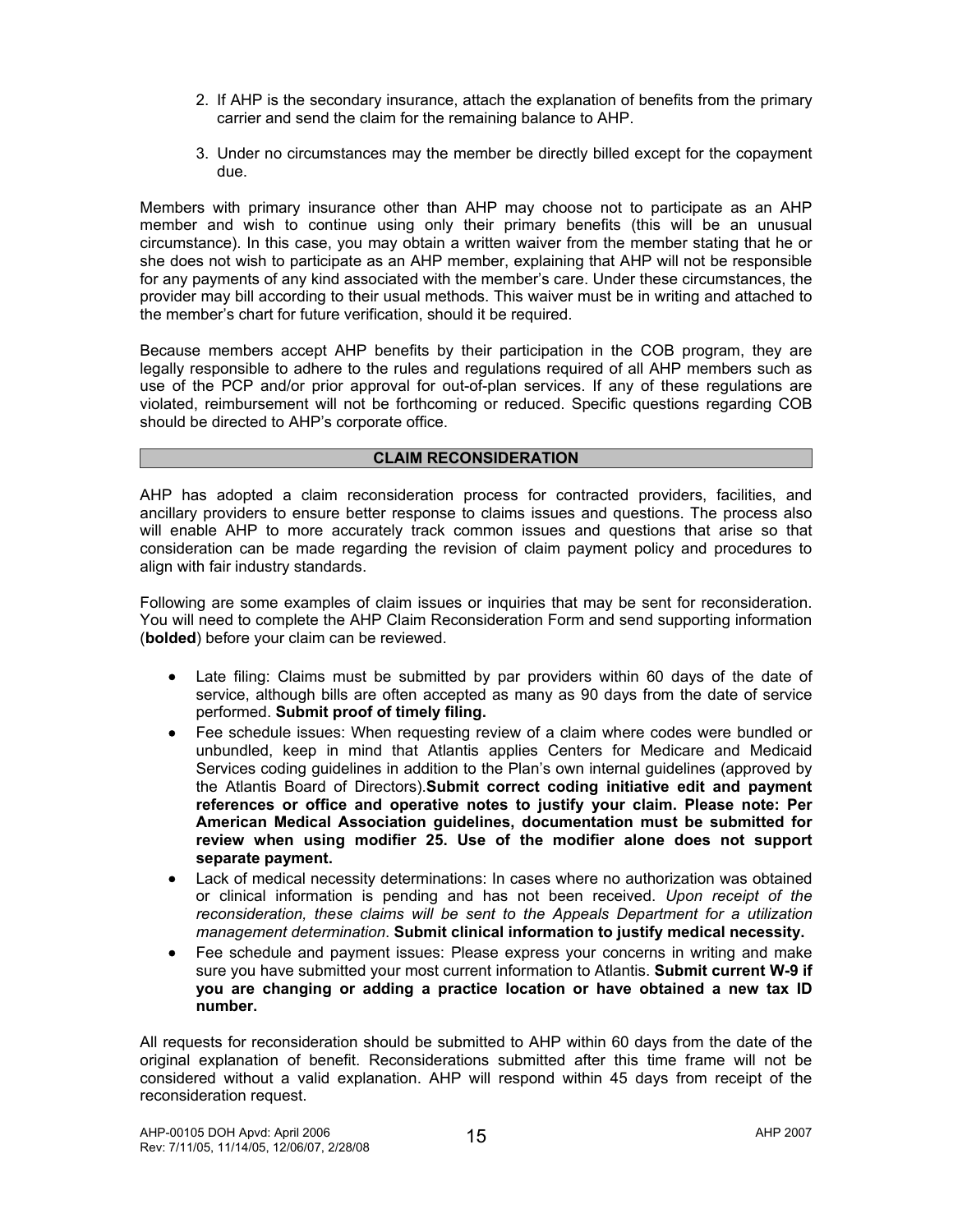Any claim with a date of service more than a year old will not be eligible for reconsideration.

Claim Reconsideration Forms can be obtained via mail, fax, or e-mail or by calling Atlantis Member Services toll free at 866-747-8422. Forms also can be downloaded from AHP's website www.atlantishp.com in the provider section.

Mail your completed Claim Reconsideration Forms and supporting documentation to:

# **Claims Reconsideration Unit**

Atlantis Health Plan 45 Broadway, Ste.300 New York, NY 10006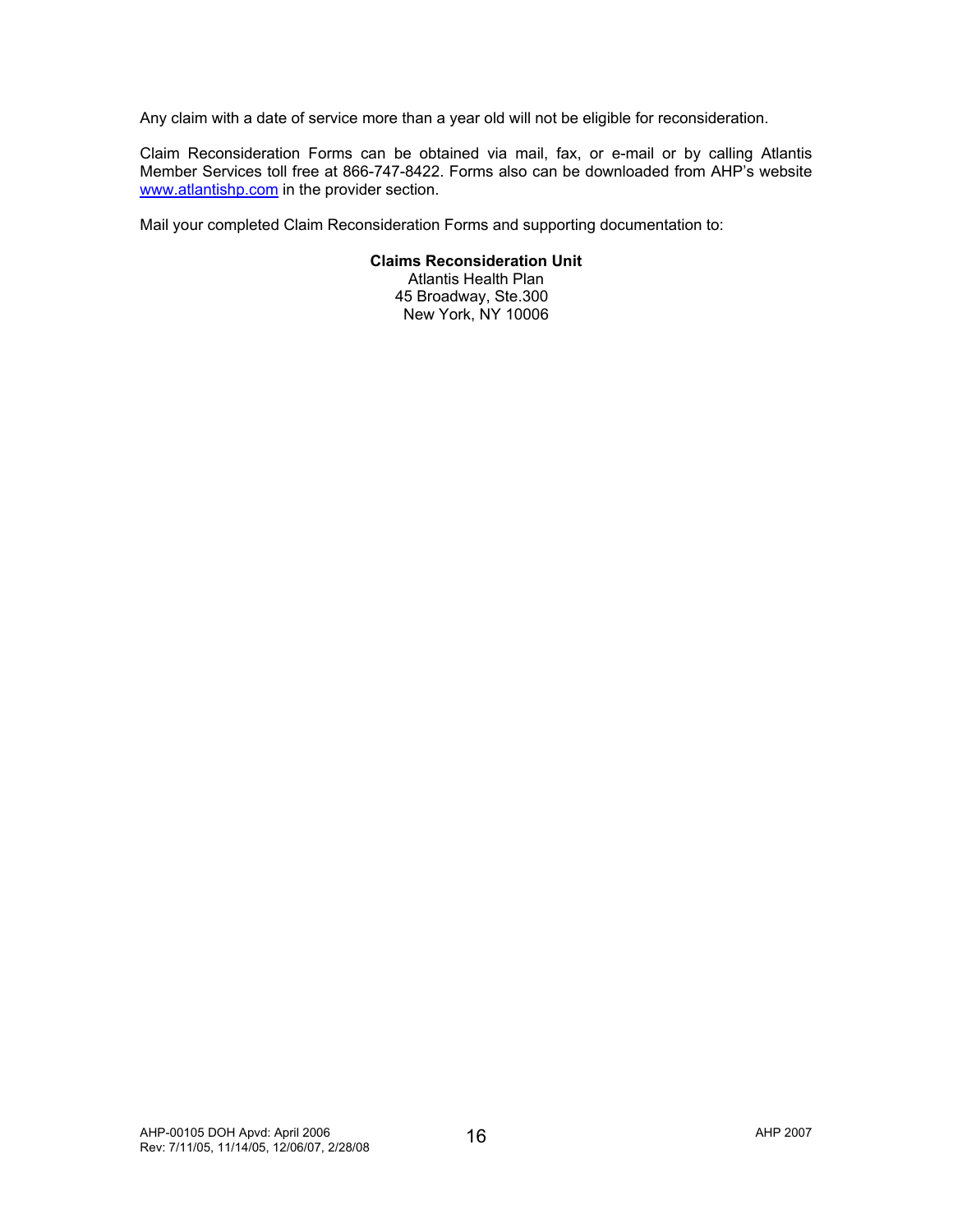# **OFFICE PRACTICE AND FACILITY STANDARDS**

#### **APPOINTMENTS**

Members will make their own arrangements for appointments at their PCP's office and with specialists.

Providers agree (1) not to differentiate or discriminate in the treatment of their members as to the quality of services delivered to members because of race, sex, age, religion, place of residence, handicap, health status, or source of payment and (2) to observe, protect, and promote the rights of members.

Providers agree to provide timely care in compliance with AHP's policies and procedures, which are consistent with the Federal Americans with Disabilities Act. The specific time frames for care are listed below.

#### **PCP/Specialty (other than mental health)**

Urgent: 48 hours Routine: four (4) weeks

As required by New York State Department of Health HMO regulations and National Committee on Quality Assurance standards, AHP will track and evaluate issues relating to waiting times for appointments, appropriateness of referrals, and other indications of capacity. This will include, but is not limited to, the tracking of member grievances, as well as conducting random access and availability surveys.

# **COVERAGE ARRANGEMENTS**

Participating physicians shall ensure, or make arrangements for, 24-hour, seven-day-per-week coverage to all members.

Participating physicians agree that in the event of their absence, a coverage arrangement will be made with a physician who is, whenever possible, a participating physician within AHP's network. Participating physicians also agree that, in the event of coverage by a nonparticipating physician it will be the responsibility of the participating physician to ensure that the nonparticipating physician will (1) accept the fee from AHP as full payment for services delivered to member; (2) accept AHP's peer-review procedures; and (3) look solely to AHP for compensation for covered services provided to members and shall at no time bill or otherwise seek additional compensation for covered services from members, except for applicable copayments. AHP must be notified in advance, or as soon as is reasonably possible, of the use of a nonparticipating provider in a coverage arrangement.

#### **MEDICAL RECORD STANDARDS**

The following AHP medical record standards have been established to ensure that the providers within AHP's network document good professional practice and appropriate management of the healthcare of its members. AHP believes that comprehensive documentation is an essential component to the delivery of quality medical care.

#### **Access and Confidentiality**

The U.S. Department of Health and Human Services, the New York State Department of Health, and AHP have the right to inspect at reasonable times all records, specifically any medical records, maintained by physicians pertaining to members. AHP reserves the right to copy any and all such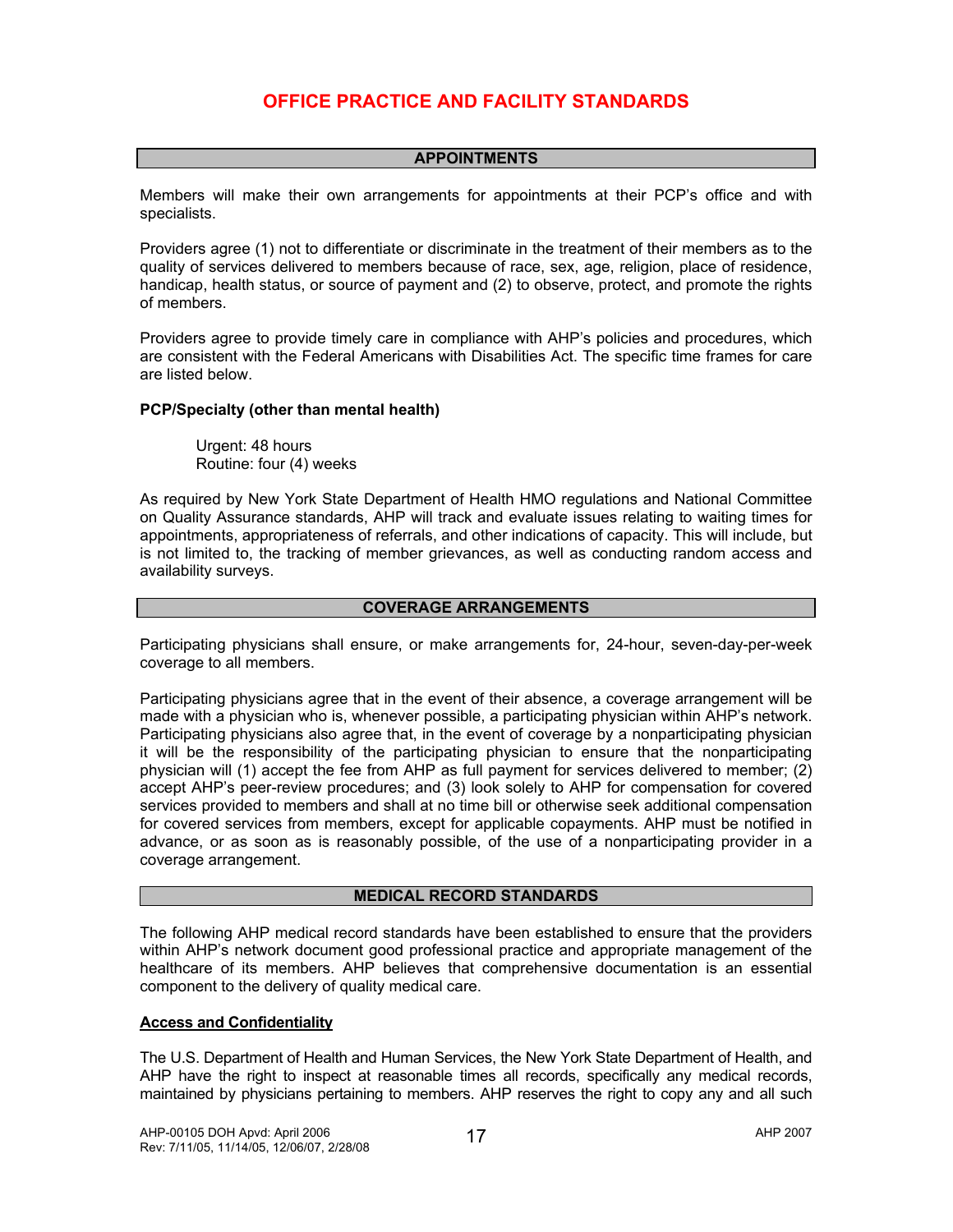records for the purposes of assessing quality of care, coordinating medical care evaluations and audits, and determining on a concurrent basis the medical necessity and appropriateness of care provided to members. In the case of the New York State Department of Health, the Department shall determine such other purposes for having access to members' medical records.

Participating physicians are required to cooperate in the transfer of member's medical records to other participating providers, and to assume any associated cost. Participating physicians agree that member's medical records and information shall be treated as confidential so as to comply with all applicable state and federal laws and regulations regarding the confidentiality of medical records and information.

# **Confidentiality of HIV-Related Information**

Provider must develop policies and procedures to assure confidentiality of HIV-related information. Policies and procedures must include

- Initial and annual in-service education of staff and contractors
- Identification of staff allowed access and limits of access
- Procedure to limit access to trained staff (including contractors)
- Protocol for secure storage (including electronic storage)
- Procedures for handling requests for HIV-related information
- Protocols to protect people with or suspected of having HIV infection from discrimination.

# **Documentation of Individual Medical Records**

Every member will have an individual record showing the following documentation.

- 1. Every page in the record contains the patient's name and ID number.
- 2. The biographical information includes address, employer, home and work telephone numbers, marital status, and emergency contact information.
- 3. All entries in the medical record are signed by the person who made the entries.
- 4. All entries are dated.
- 5. The record is legible to someone other than the author. A second reviewer examines any record judged to be illegible by one physician reviewer.
- 6. Significant illness and medical conditions are indicated on the problem list.\*
- 7. Medication allergies and adverse reactions are prominently noted in the record. If the patient has no allergies or history of adverse reactions, this is appropriately noted in the record.\*
- 8. Past medical history is easily identified and includes patient, family, social, and environmental aspects of health as well as serious accidents, operations, and illnesses. For children and adolescents, past medical history relates to prenatal care, birth, operations, and childhood illnesses.\*
- 9. For patients aged 14 or older, appropriate notations concerning use of cigarettes, alcohol, and substance abuse are made.
- 10. The history and physical document appropriate subjective and objective information for presenting complaints.
- 11. Laboratory and other studies are ordered, as appropriate.
- 12. Working diagnosis is consistent with findings.\*
- 13. Treatment plans are consistent with diagnosis.\*
- 14. Encounter forms or notes have notation, when indicated, regarding follow-up care, calls, or visits. The specific time of return is noted in weeks, months, or as needed.
- 15. For prenatal care: Centralized recording for the provision of prenatal care and all related services
- 16. Consultation, laboratory, and imaging reports filed in the chart are initialed by the PCPs, or some other method is used to signify review. Consultation reports and/or diagnostic tests (normal or abnormal results) have an explicit notation in the record of follow-up plans.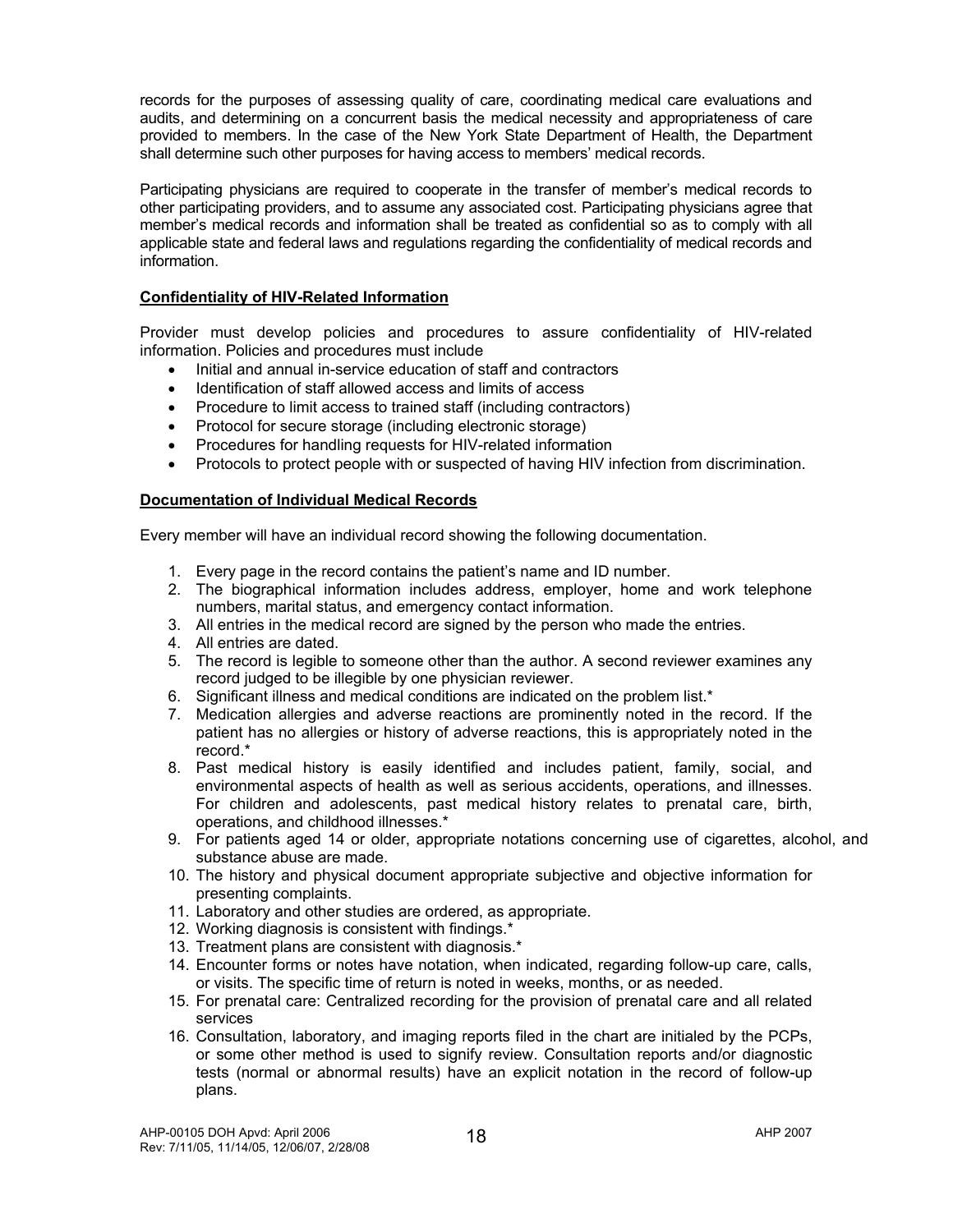- 17. There is evidence that preventive screening and services are offered in accordance with the organization's practice guidelines.
- 18. Unresolved problems from previous office visits are addressed in subsequent visits.
- 19. If a consultation is requested, the consultant's note must be in the record.
- 20. An immunization record has been initiated for children or an appropriate history has been made in the medical record for adults.
- 21. Patient education is appropriate to diagnosis and/or patient needs.

\*Problem list which includes allergies, history, diagnoses, treatment plans and appropriate treatment are areas that the National Committee on Quality Assurance has identified as "critical elements" of the medical record.

#### **Medical Record Maintenance**

- 1. Medical information must follow a logical and consistent format.
- 2. The record should contain documentation that the PCP coordinates and manages care of the member including all services provided by the PCP and referral specialists as well as other nonphysician services (e.g., physical therapists, diagnostic or laboratory services, home health care).
- 3. Information should be contained in a manner that will not easily be lost (i.e., forms are secured within a folder, individual records established for each patient).

The medical record system should provide a mechanism to ensure member confidentiality.

#### **Medical Record Retention**

Participating physicians shall retain all members' medical records for a period that shall end not less than six years after the last date on which such member received medical services from physician or cessation of the Plan's operation. For minors, six years after such member shall have reached the age of majority under New York law, whichever period is longer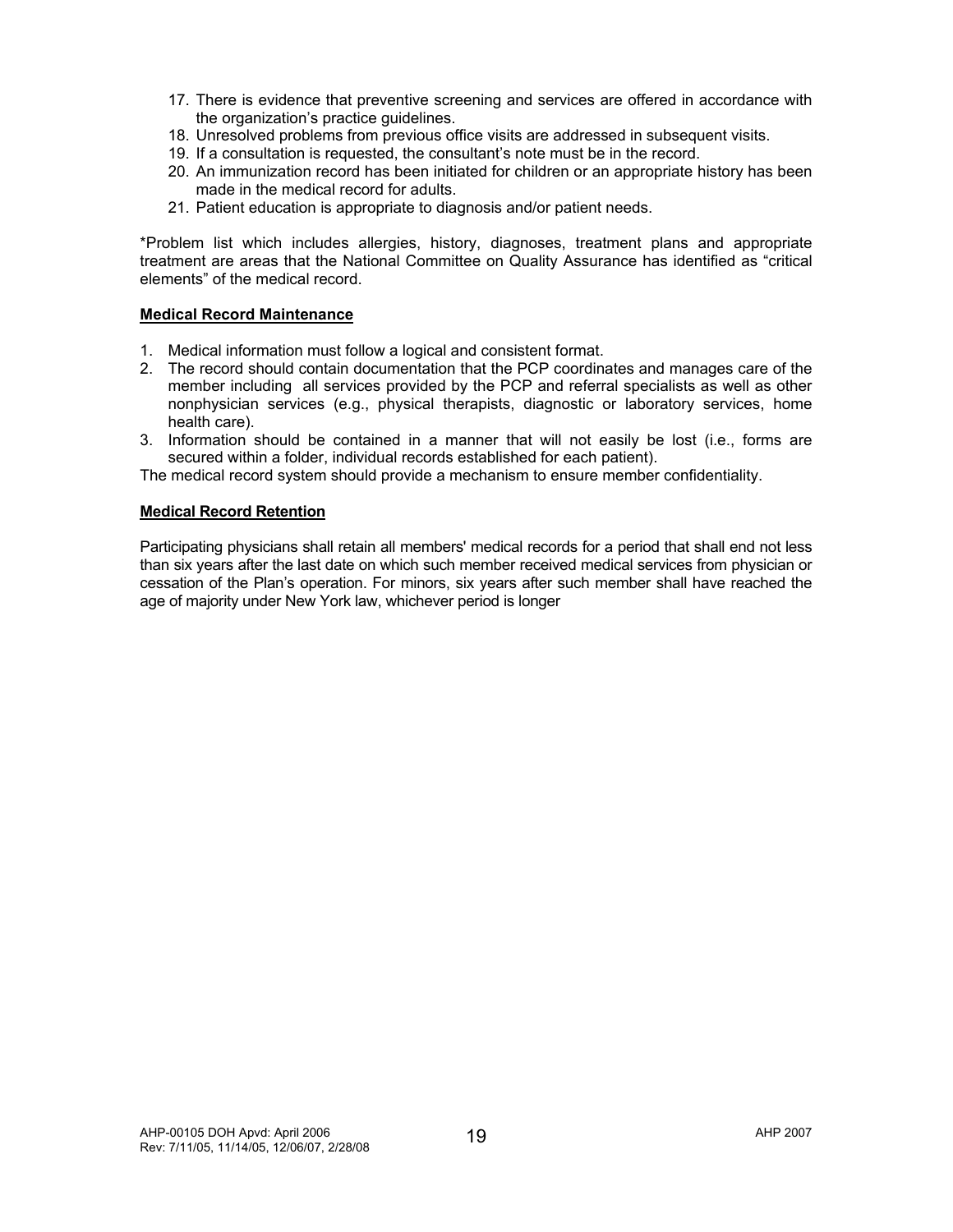# **UTILIZATION MANAGEMENT**

A Utilization Management Program is in place to ensure that medical decision making is based on appropriateness of care and service. All clinicians and administrative staff work collaboratively to ensure that AHP members have timely access to high quality care and appropriate healthcare resources. AHP does not compensate practitioners or other individuals conducting utilization review for denial of service or coverage.

AHP's Utilization Management Department is open Monday–Friday from 9 am–5 pm and can be reached toll free at 800-270-9072. If you are unable to contact us during these times, you may leave a message at the toll-free number and/or fax your request at any time to an AHP secured line at 212-747-8375. A Utilization Management coordinator will contact you within the next business day of the receipt of the request.

#### **PROSPECTIVE REVIEW**

Prospective review is required for all elective inpatient admissions, outpatient surgical procedures, certain diagnostic and treatment procedures, home health, home infusion therapy, durable medical equipment, physical therapy, and occupational therapy services.

Admitting physicians, providers, and hospital staff use a designated toll-free number to call the Utilization Management Department to initiate the preauthorization process. Preauthorization requests are triaged and handled at the appropriate Utilization Management reviewer level. Decisions regarding prospective authorization will be completed within three (3) business days or less after AHP receives the necessary information with which to render a medically necessary decision. The member or his or her designee and his or her provider will be notified by telephone and in writing of the determination. The telephonic notification of the determination may be delegated to you the provider, by the Plan.

In cases where a member requires elective hospital admission, the admitting physician agrees to contact AHP Utilization Management Department to secure a precertification for the admission at least seven (7) days in advance of the scheduled hospitalization. Additionally, the admitting physician agrees to cooperate and participate in a coordinated discharge planning.

#### **CONCURRENT REVIEW**

Concurrent review is the process of determining whether requests for continued or extended services are medically necessary or appropriate at the level of care desired, based on current professionally acceptable care and criteria.

AHP provides notice of such determination to the member or the member's designee or provider by telephone and in writing within one business day of receipt of the necessary information.

In the case of an emergency hospital admission, the hospital is responsible for notifying AHP of the admission. Participating hospitals should notify the Utilization Management Department within 48 hours of the admission. Within 24 hours or one (1) business day after AHP is notified of an emergency room admission, AHP will notify the PCP of record by telephone. A registered nurse (RN) or clinical peer reviewer reviews all emergency admissions on the first business day following the admission notification and receipt of clinical notes for appropriateness of inpatient stay. The attending physician, hospital, and member or his or her designee will be notified by telephone and in writing within one (1) business day of the length of stay that is approved and that continuation of stay will be determined subject to concurrent review.

Notification for services that do not meet medical necessity will include information regarding the member's right to appeal and the process to be undertaken should the member, designee, or provider chooses to exercise appeal rights.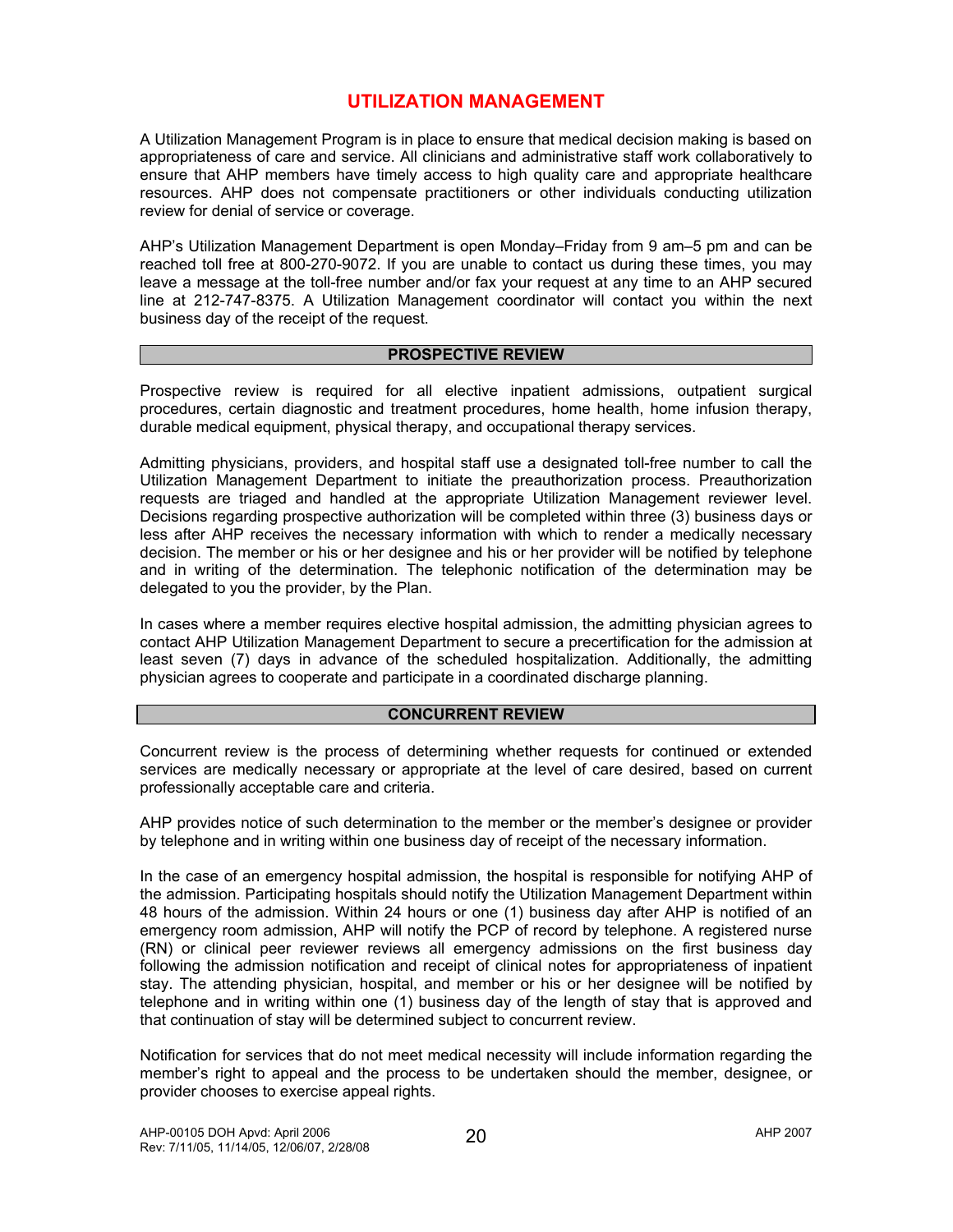When discharge needs are anticipated or when institutional placement is required, discharge planning should be initiated as soon as possible after the member's admission to the hospital. Discharge planning includes preparation of the patient for the next level of care and arrangement for placement in the appropriate care setting. The attending physician and/or the hospital discharge planner should contact AHP's Utilization Management Department.

When the attending physician indicates that discharge planning is indicated, AHP's Utilization Management staff will assist with the process in any possible way. Discharge planning referrals must use participating providers and/or facilities unless an out-of-plan request is preauthorized by AHP's medical director.

#### **RETROSPECTIVE REVIEW**

Retrospective utilization review is the process of determining medical necessity after a service has been provided, based on current professionally accepted standards of care and criteria used in the preauthorization and concurrent review processes for the same conditions and diagnoses.

Decisions regarding retrospective review will be completed within 30 days or less after AHP receives the necessary information with which to render a decision. The member and provider will be notified in writing of any determination. In the event of an adverse determination, the clinical basis for the denial and instructions for an appeal will be included in the letter.

AHP may reverse a preauthorized treatment, service, or procedure on retrospective review pursuant to PHL 4905(5) when

- a. Relevant medical information presented to AHP upon retrospective review is materially different from the information that was presented during the preauthorization review
- b. The information existed at the time of the preauthorization review but was withheld or not made available
- c. AHP was not aware of the existence of the information at the time of the preauthorization review and had it been aware of the information, the treatment, procedure, or service would not have been preauthorized.

Failure by AHP to make a determination within the required time periods set forth in Article 49 of the Public Health Law shall be deemed to be an adverse determination subject to internal appeal.

# **INITIAL ADVERSE DETERMINATIONS**

Initial adverse determinations (clinical denials) will be made only by an AHP clinical peer reviewer when requested health services or a level of care are not certified because they fail to meet the established written utilization review criteria of AHP for medical necessity and appropriateness. AHP will exercise due diligence and will not exercise the denial option until all efforts have been made to resolve the issue with the PCP, specialist, and/or member. A clinical peer reviewer is a physician who possesses a current and valid nonrestricted license to practice medicine; a healthcare professional other than a licensed physician who, where applicable, possesses a current and valid nonrestricted license, certification, or registration; or, where no provision for a license or certificate exists, is credentialed by the national accrediting body appropriate to the profession and is in the same profession or specialty as the healthcare provider who typically manages the medical condition.

Notice of an initial adverse determination is made in writing within 24 hours of the determination and includes

- The reasons for the determination
- The clinical rationale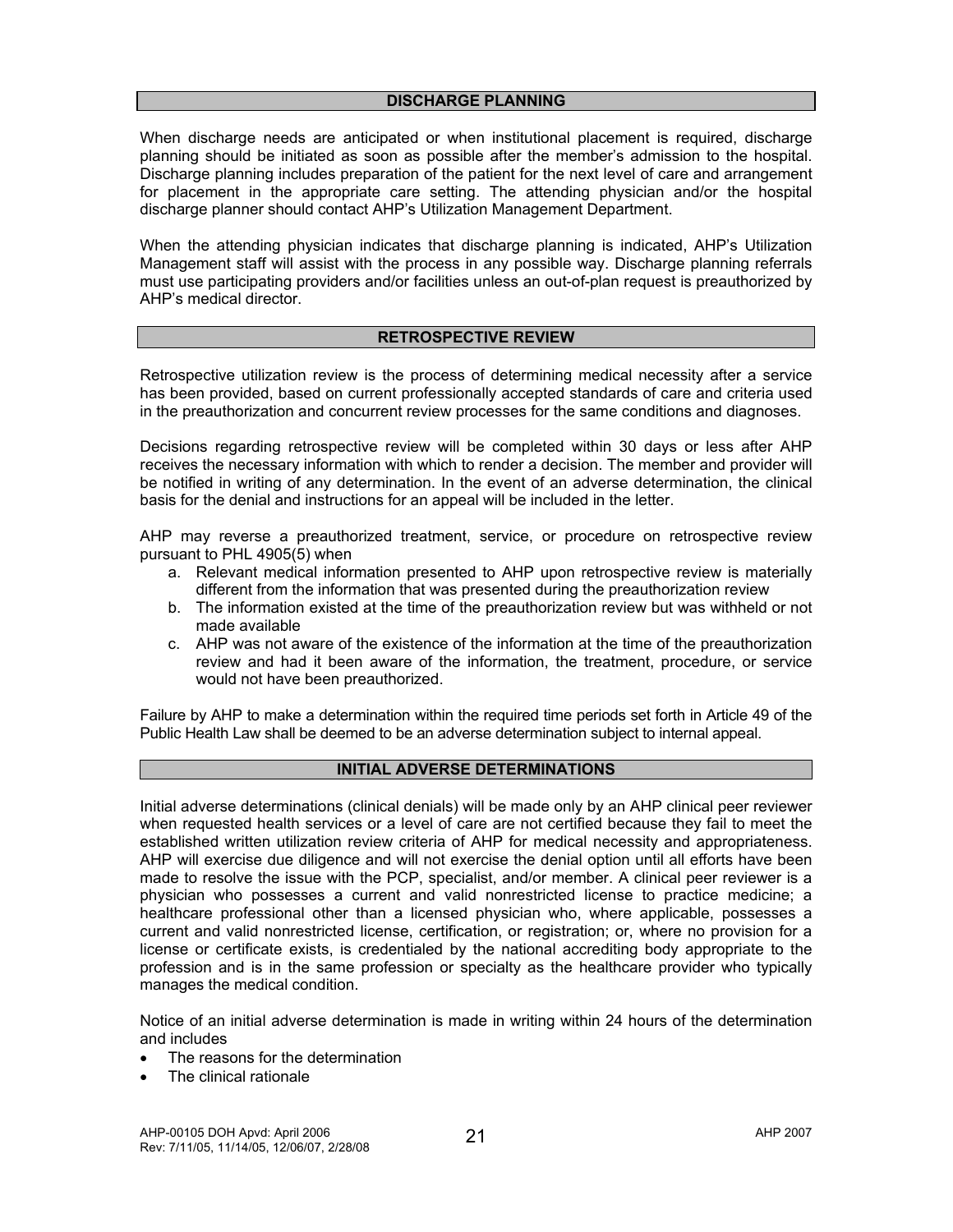- Instructions on how to initiate a standard, expedited appeal or an external appeal should the enrollee and AHP waive the internal appeal rights
- Notice of availability of the clinical review criteria on which the determination was based, upon request of the member or the member's designee
- Specification of any additional information, which should be provided to or obtained by the plan in order to render a decision on the appeal.

# **CLINICAL APPEALS**

A member has the right to designate a representative to file an appeal. Appeals may be filed in writing to the Grievance and Appeals Department, Atlantis Health Plan 39 Broadway, New York, NY 10006 or by telephone by calling 212-747-8246. AHP will send a written acknowledgment of receipt of the filing of the appeal to the appealing party within fifteen (15) days of the date of the filing of the appeal. Atlantis Health Plan (AHP) will review and resolve all appeals received from the member, the member's designee or practitioner regarding initial determinations within sixty (60) days of AHP's receipt of all necessary information to make a determination.

AHP will assign a clinical peer reviewer other than the one who rendered the initial adverse determination to conduct the appeal. Various types of appeals and time frames for responses are provided for, depending on the following circumstances under which the initial adverse determination was made.

# **1. Reconsideration**

Except in cases of adverse determinations made during retrospective review, when an adverse determination is made without attempting to discuss the plan of care with the healthcare provider who specifically recommended the healthcare service, procedure or treatment under review, the provider may request a **reconsideration** of the adverse determination.

Reconsideration will occur within one (1) business day of receipt of the request, and will be conducted between the member's healthcare provider and the clinical peer reviewer who made the initial determination (or a designated substitute if the original reviewer is not available).

If the adverse determination is upheld after reconsideration, AHP will issue a written notice of adverse determination. The member, the member's designee, or the member's healthcare provider then may proceed to further appeal the decision using either the expedited appeal or the standard appeal, as defined below.

# **2. Expedited Appeal**

Except in cases of adverse determinations made during retrospective review, an Expedited appeal is allowed in situations involving

- a. Continued or extended health care services, procedures or treatments or additional services for a member undergoing a course of continued treatment prescribed by a healthcare provider
- b. The healthcare provider believes an immediate appeal is warranted.

Within one (1) business day of receiving notice of an expedited appeal, AHP will give the member's healthcare provider reasonable access to a clinical peer reviewer other than the clinical peer reviewer who rendered the adverse determination. AHP will facilitate resolution of this appeal by sharing or obtaining information from the provider either by phone or facsimile.

The clinical peer reviewer will render a determination within two (2) business days of receipt of necessary information to conduct the appeal.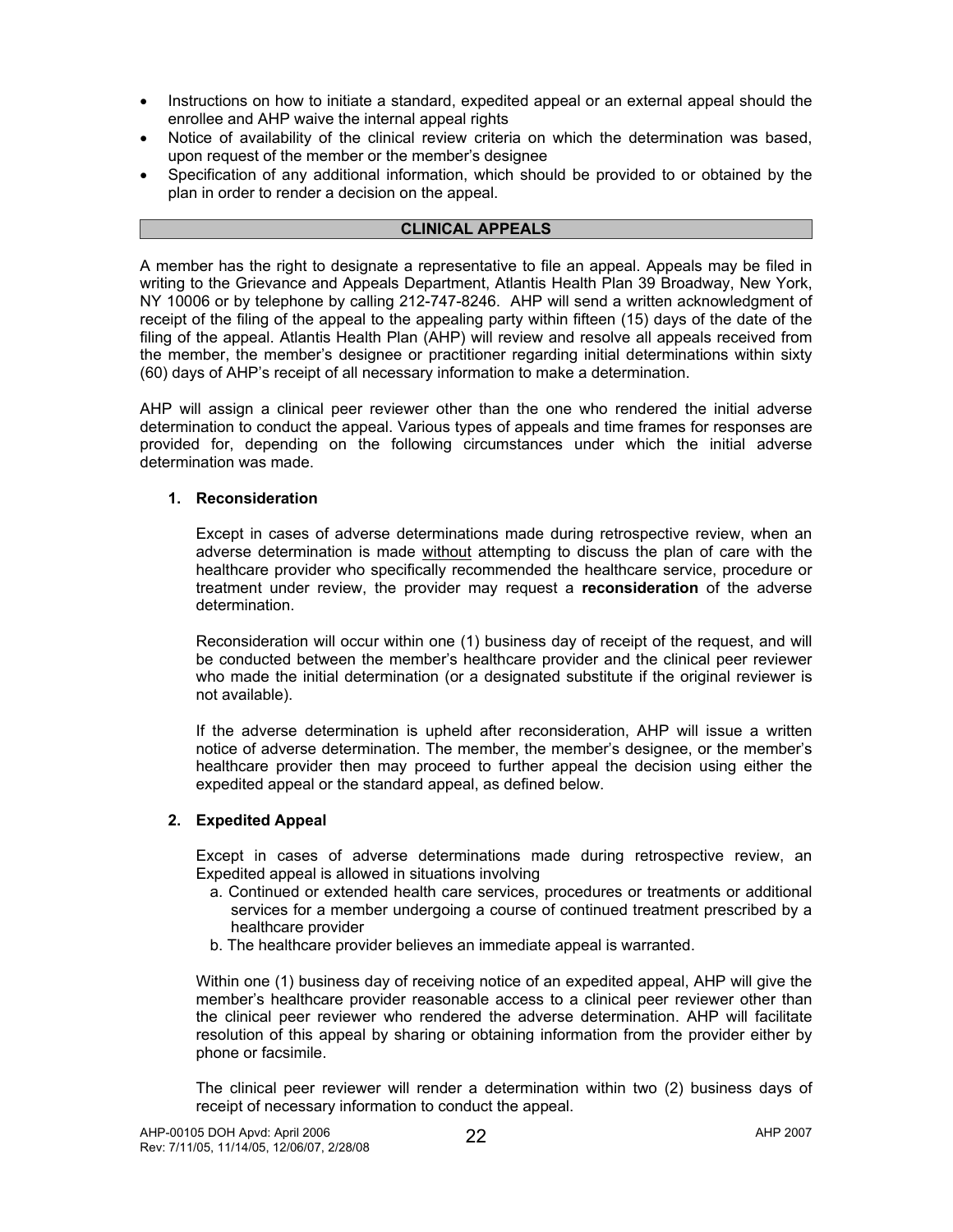Expedited appeals, which do not result in a resolution satisfactory to the appealing party, may be further appealed through the standard appeal process, as defined below, or a request can be made for an external appeal.

If the appeal is upheld, AHP will issue a final adverse determination (FAD). Written notice of the FAD will be transmitted to the member within 24 hours of rendering the determination. Such notice will include the following.

- a. A clear statement describing the basis and clinical rationale for the denial as applicable to the enrollee
- b. A clear statement that the notice constitutes the final adverse determination
- c. The member's coverage type
- d. The name and full address of AHP
- e. AHP's contact person and his or her telephone number
- f. A description of the healthcare service that was denied, including, as applicable and available, the name of the facility and/or provider proposed to provide the treatment, and the developer/manufacturer of the healthcare service
- g. A statement that the member is eligible for an external appeal and the applicable timeframes for requesting an appeal
- h. A clear statement (bold letters) that the 45-day time frame for an external appeal pursuant to Article 49 begins upon receipt of the FAD, regardless of whether or not a second level appeal is requested, and that by choosing to request a second level appeal, the time may expire for an external appeal request.
- **3. Standard Appeal** is available in the situations described above.

These appeals may be filed in writing or by telephone by the enrollee or his/her designee. To file a standard appeal of an initial adverse determination, an appealing party has no less than forty-five (45) days after the member receives a notice of initial adverse determination and AHP receives all necessary information to conduct the appeal.

AHP will send written acknowledgment of receipt of the appeal to the appealing party within 15 days of the date of the receipt. **If the Plan requires information to conduct the appeal, the Plan will identify, and request the necessary information from member and the member's provider, in writing, within fifteen (15) days of receipt of appeal. In the event that only a portion of such necessary information is received, the Plan will request the missing information, in writing, within five (5) business days of receipt of the partial information**. AHP will assign a clinical peer reviewer other than the one who rendered the adverse determination. The FAD will be rendered within 60 days after receipt of necessary information to conduct the appeal. Within two (2) days of the determination the member, his or her designee, and the provider are notified by telephone and in writing of the decision.

If the IAD is upheld,

- The member and practitioner are notified of the decision. *This notification constitutes a final adverse determination (FAD) which includes the information as described above for the FAD of an expedited appeal.*
- The notification instructs the member of his or her right to a Level 2 appeal which is optional.
- In addition, the FAD instructs the member of his or her right to an external appeal through a state-approved external appeal agent, the 45-day filing limit from the receipt of the FAD and that the time frame may expire, and the opportunity for an external appeal lost if the member chooses a second level of internal appeal.
- The letter will include an external appeal application.

For a Level 2 appeal, the member must submit a verbal or written request within 15 calendar days of his or her receipt of the Level 1 decision or the FAD. Within three (3) business days of receipt of the Level 2 appeal request, AHP will send an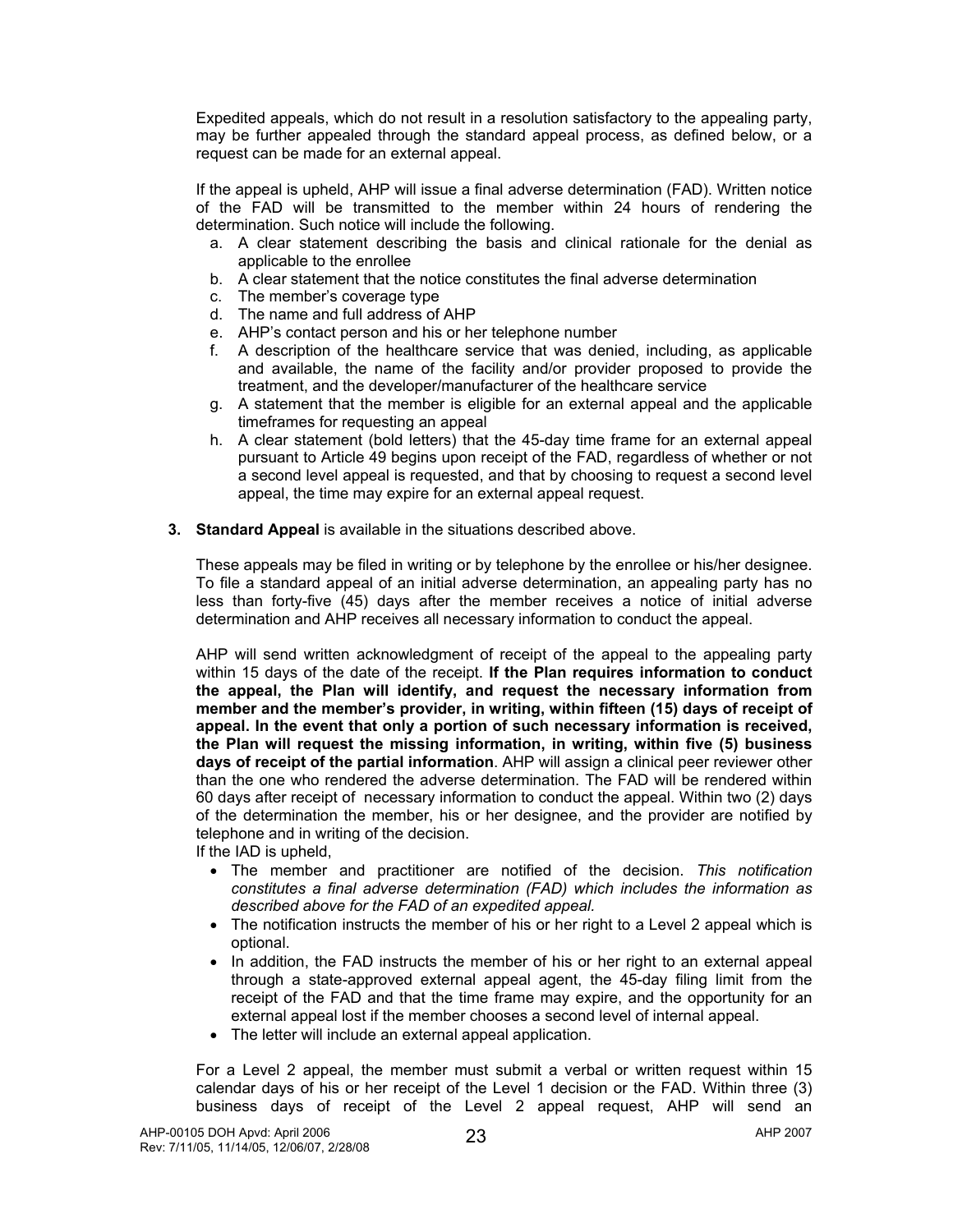acknowledgment letter to the member and practitioner. The acknowledgment letter will include

- The name, address and telephone number of the Utilization Management coordinator
- Specification of any additional information needed to take to the Level 2 Appeal Committee for review if applicable.

Once the requested documentation has been received, the appeals record is given to a clinical peer reviewer, who is different from the reviewer who made the Level 1 appeal determination, or to the Appeals Committee, whichever meets earlier. The Appeals Committee members include

- Medical directors and the clinical peer reviewer (other than the reviewer at Level 1)
- Health Services vice president and Director
- Utilization Management appeals manager
- Utilization Management coordinators

Within two (2) days of the Level 2 committee meeting and within forty-five (45) days of receipt of the Level 2 appeal request, the member, his or her designee, and the provider are notified by telephone and in writing of the Appeals Committee's decision.

If the Appeals Committee upholds the Level 1 determination, the member, member's designee, and the practitioner are notified of the decision. The notification identifies the reason for the decision, including clinical rationale if applicable, notice of availability of clinical review criteria upon which the determination was based, upon request of the member or the member's designee.

**Failure by AHP to make an appeal determination within the applicable time periods set forth in Article 49 of the Public Health Law shall be deemed to be a reversal of AHP's initial adverse determination.** 

#### **EXTERNAL APPEAL PROCEDURE:**

Members, the member's designee, and, in connection with a retrospective adverse determination, the member's healthcare provider shall have the right to request an external appeal when

- a. The enrollee has had coverage of a health service, which would otherwise be covered, denied on appeal, in whole or in part, on the grounds that such healthcare service is not medically necessary, and
- b. The healthcare plan has rendered a final adverse determination with respect to such a healthcare service, or both the plan and the member have jointly agreed to waive any internal appeal.
	- or
- a. The member has had coverage of a healthcare service denied on the basis that such service is investigational or experimental and such denial has been upheld on appeal, or both AHP and the member have jointly agreed to waive any internal appeal, and
- b. The member's attending physician has certified that the enrollee has a lifethreatening or disabling condition or disease for which (i) standard health services or procedures have been ineffective or would be medically inappropriate, (ii) more beneficial standard health procedure or service covered by AHP does not exist, or (iii) a clinical trial exists, and
- c. The enrollee's attending physician—who must be licensed, board certified, or board eligible qualified to practice in the area appropriate to treat the member's lifethreatening or disabling condition or disease—must have recommended either a health service or procedure, including a pharmaceutical product, within the meaning of the above that, based on two documents from the available medical and scientific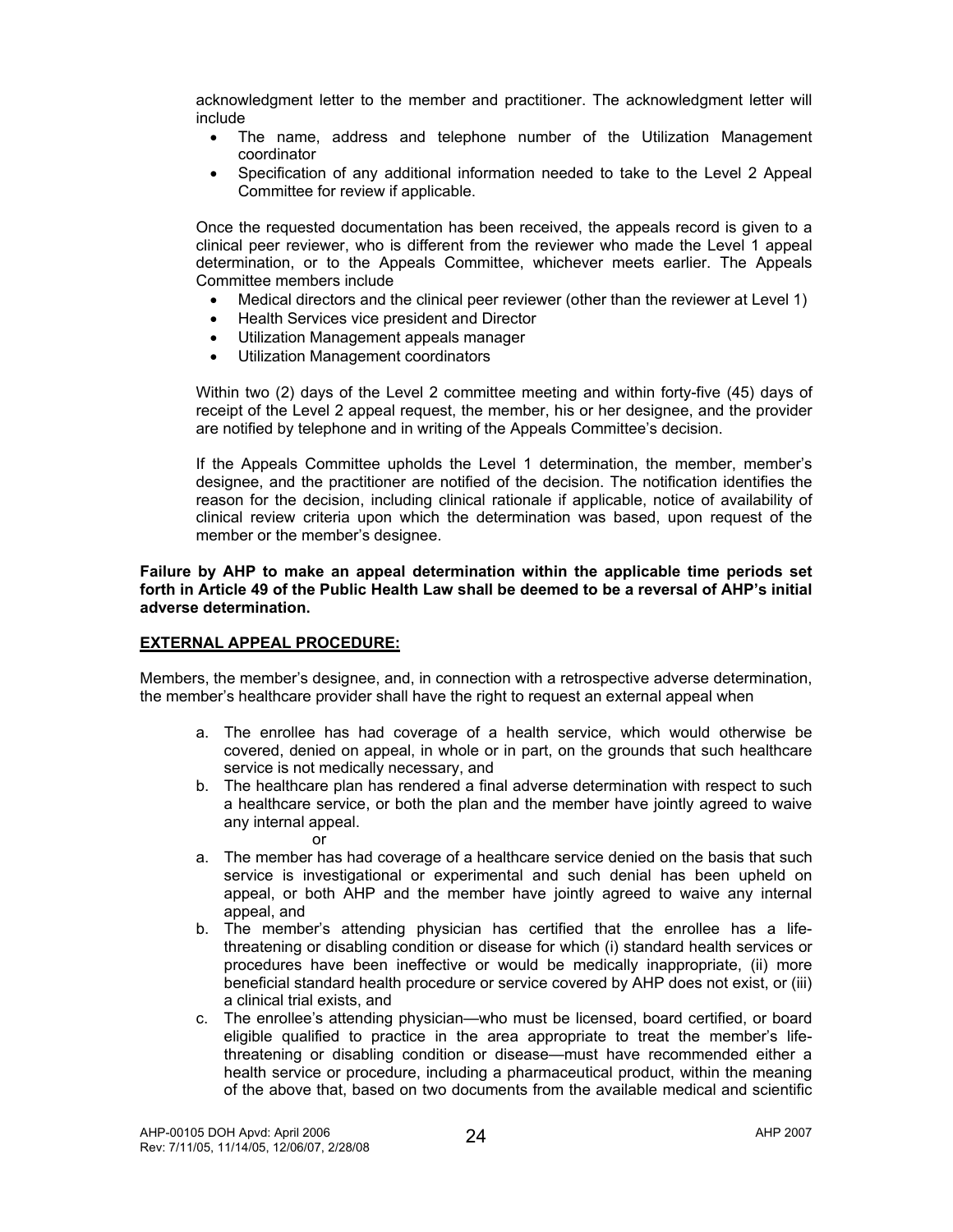evidence, is likely to be more beneficial than any covered health service or a clinical trial for which the member is eligible, and

d. The specific health service or procedure recommended by the attending physician would otherwise be covered under the policy except for AHP's determination that the health service is experimental or investigational.

The application for an external appeal must be made within 45 days of the member's receipt of the notice of a final adverse determination or within 45 days of when the member and AHP jointly agree to waive the internal appeal process. If the member and AHP jointly agree to waive the internal appeal process offered by AHP, the FAD information will be provided to the member simultaneously with the letter agreeing to the waiver. The letter agreeing to such waiver and the information required above will be provided to the enrollee within 24 hours of the agreement to waive Atlantis's internal appeal process.

Members lose their right to an external appeal if they do not file an application for the appeal within 45 days from their receipt of the final adverse determination from the AHP Level 1 appeal process.

AHP has a Level 2 appeal process available to its members; however, this internal process is optional. Regardless of the fact that a member opts to access this level of appeal, if he or she intends on filing an external appeal application, it must be filed with the New York State Department of Insurance within 45 days from the member's receipt of the notice of a final adverse determination from the AHP Level 1 internal appeal process to be eligible to be reviewed by an external appeal agent.

The external appeal application contains clear instructions for completion. To file an external appeal, the member is required to include \$50 with the application. This money will be returned to the member if the appeal is decided in the member's favor. Members may be able to obtain a waiver of this fee if they meet AHP's criteria for hardship. Instructions on how to obtain a waiver of the external appeal fee may be obtained by calling the Utilization Management Department. Notwithstanding the foregoing, AHP will not require the member to pay any such fee if such fee shall pose a hardship to the member as determined by the plan.

To request an application for an external appeal of a retrospective final adverse determination, the healthcare provider may contact AHP. AHP will send the external appeal application within three (3) business days from the date it receives a request for the application. The application will provide clear instructions for completion. To file an external appeal, the healthcare provider must include \$50 with the application. The money will be refunded if the external appeal agent overturns AHP's adverse determination. **The healthcare provider may not charge the member for this fee.** 

AHP will transmit the member's medical and treatment records pursuant to an appropriately completed release or releases signed by the member or by a person authorized pursuant to law to consent to health care for the member, and in case of medical necessity appeals, transmit the clinical standards used to determine medical necessity for healthcare services within three (3) business days of notification regarding the identity and address of the external reviewer agent to which the case has been assigned or within 24 hours for an expedited appeal. In no event will AHP take longer than two (2) business days to transmit information requested by the external appeal agent or within 24 hours for expedited appeals.

An external appeal agent must decide a standard appeal within 30 days of receiving the member's application for an external appeal from the state. If the agent needs additional information from the member, member's provider, and AHP, the agent will have an additional five (5) days, if necessary, to make a determination. If the agent determines that the information submitted to it is materially different from that considered by AHP, the external appeal agent will forward the additional information immediately to AHP but no later than 24 hours after receipt. AHP will have up to three (3) additional business days to reconsider or affirm its decision. The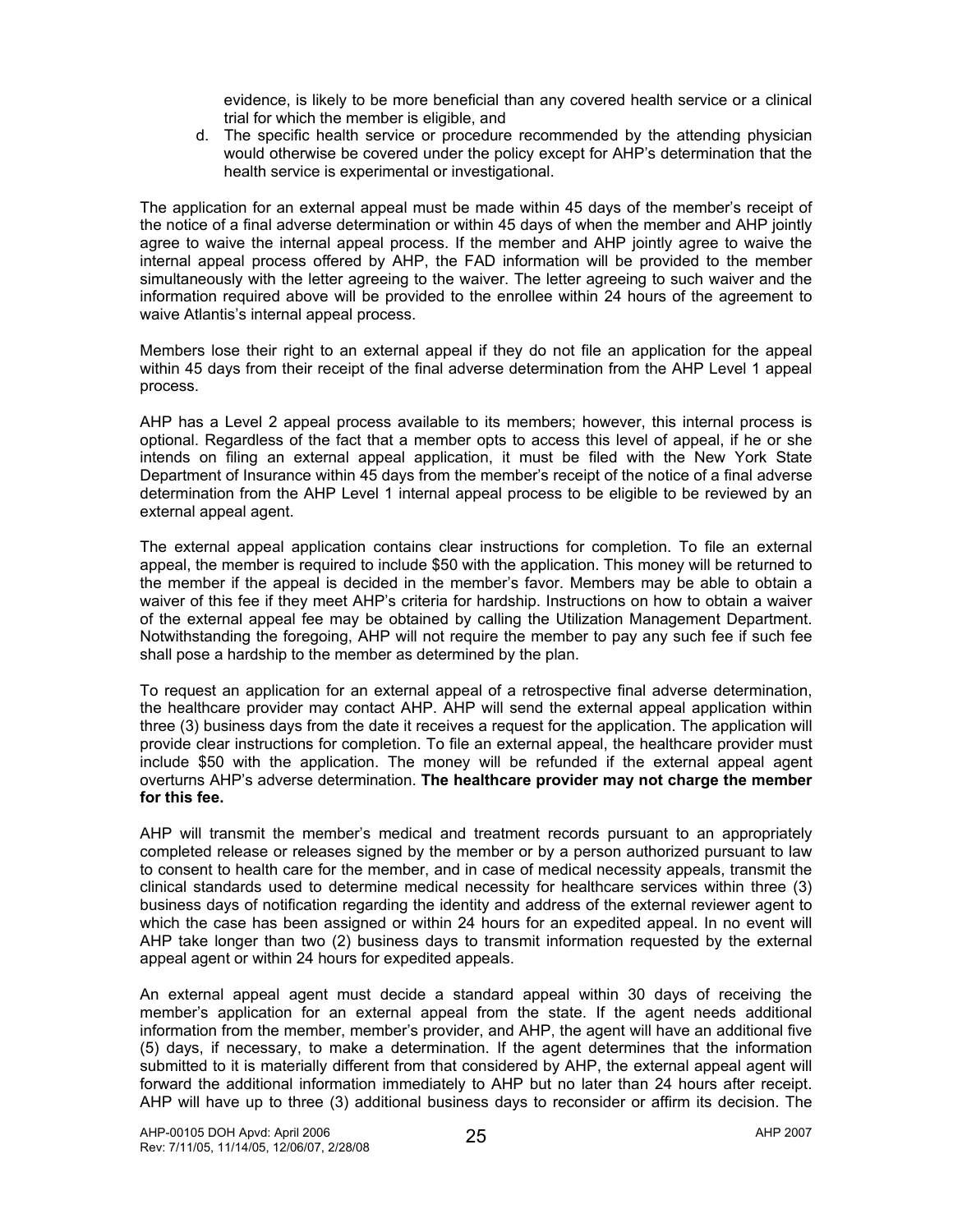member and AHP will be notified within two (2) business days of the agent's decision. The external appeal agent's decision is binding to both parties. However, AHP is not responsible to provide the health services if the member is no longer an enrollee of or insured by the AHP at the time of the external appeal agent's reversal of the FAD.

If the member's physician can attest that a delay in providing the recommended treatment would pose an imminent or serious threat to the enrollee's health, the external appeal agent will make an expedited decision within three (3) days of the request. Every reasonable effort by the external review agent will be made to notify the member and AHP of the decision by telephone or fax, followed immediately by written notification.

If the adverse determination is overturned by the external review agent or AHP reverses a denial that is the subject of an external appeal request, an authorization will be created to enable the member to receive the health services in question and the appropriate approval letters sent to the member and provider. If a claim is outstanding, the denial code will be changed and adjudicated for payment.

AHP will be financially responsible for the external appeal agent's fee. If AHP reverses its denial after an external appeal agent is assigned but prior to the assignment of a clinical peer reviewer, it will pay only an administrative fee.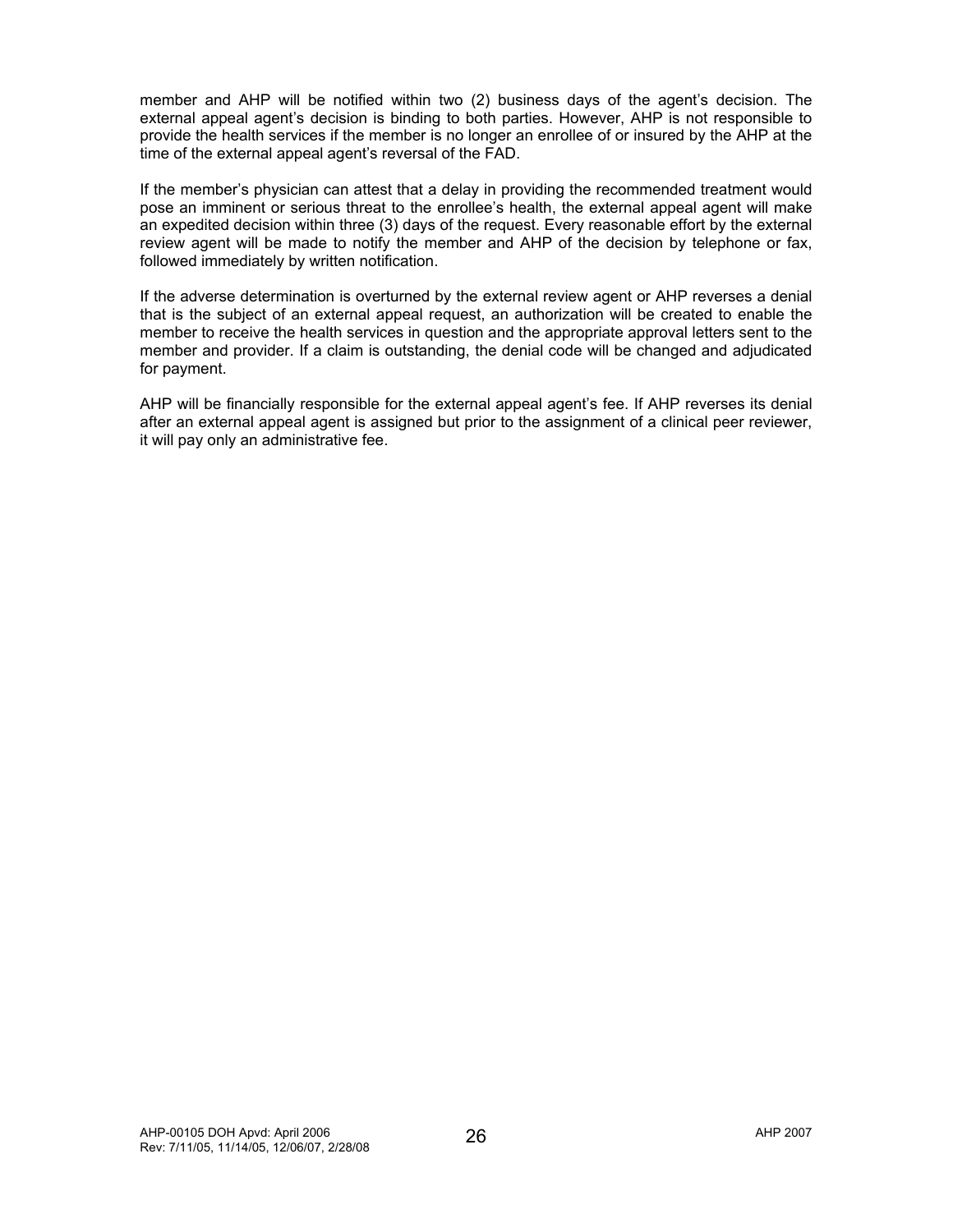# **QUALITY ASSURANCE AND IMPROVEMENT**

AHP's Quality Assurance/Quality Improvement Program is an integrated, comprehensive program that incorporates review and evaluation of all aspects of the healthcare delivery system; outcomes of patient care and service are the focus of the evaluation process. Components of the integrated program include focused studies, peer review, risk management, credentials and recredentialing verification, compliance with external regulatory and accreditation agencies, utilization management, case management, medical record review, monitoring of key indicators, and medical care and healthcare services evaluation. The program is designed to comply with federal and state HMO quality improvement regulations.

The purpose of the quality improvement program is to promote the provision of preventive and therapeutic health services, proactively address issues that might negatively affect quality of care, and ensure the timely identification, assessment, and resolution of known or suspected problems that negatively impact the health and well-being of members.

Operational components of the program include precontractual onsite evaluations of practitioner and medical group or Independent Physicians Association offices; hospitals, home healthcare agencies, and freestanding outpatient surgery centers also will undergo a systematic precontractual review to confirm that the health delivery organization has been reviewed and approved by a recognized accrediting body, and is in good standing with federal and state regulatory bodies. If the organization has not been accredited, it too shall undergo an onsite evaluation. Precontractual evaluations are performed to assess the quality of care and services provided by prospective AHP providers. Structural elements of the quality of care and services are assessed. Ongoing evaluations are performed to ensure that contracted providers continue to provide quality of care and service and/or have corrected previously identified problems.

• Other operational components of the quality improvement program includes application of Health Plan Employer Data Information Set (HEDIS) and Quality Assurance Reporting Requirements measures and methodology and collection and analysis of HEDIS data, medical record documentation assessments, preventive service assessments, medical care evaluations, access monitoring, and the development of quality improvement standards.

The **Board of Directors** has the ultimate responsibility for the approval, oversight, and implementation of the Quality Improvement Program. The medical directors and the Quality Improvement chairperson are responsible for monitoring the implementation of the Quality Improvement Program and ensuring that corrective actions are implemented when problems are identified. The activities of the Quality Improvement Committee are reported to the Board of Directors during the board meetings. A yearly work plan is submitted, approved, and evaluated by the Board throughout the year. The senior vice president for Health Services is responsible for coordinating the implementation of the operational components of the program under the direction of the medical directors and the chairperson. The director for Health Services and the Utilization Management and Quality Improvement coordinators assist the Health Services senior vice president in programmatic activities.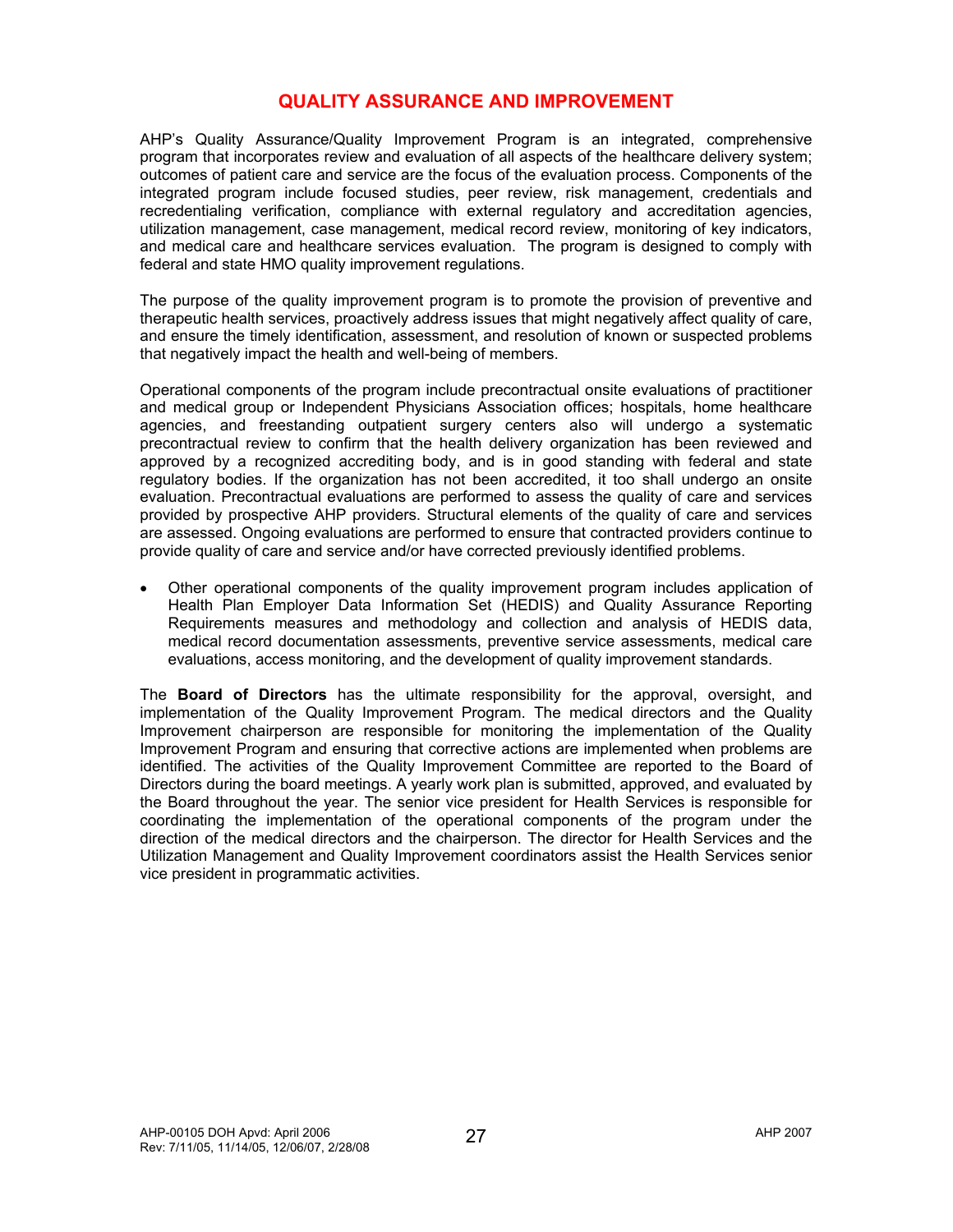# **CREDENTIALING AND RECREDENTIALING GUIDELINES**

# **INITIAL CREDENTIALING SUBMISSION AND REVIEW**

It is AHP's policy that all participating practitioners shall complete the initial credentialing process before they can treat an AHP member. These practitioners include

- Physicians (MD)
- Doctors of osteopathy (DO)
- Doctoral-level and master-level psychologists (PhD, MS)
- Chiropractors (DC)
- Dentists (DDS/DMD)
- Optometrists (OD)
- Podiatrists (DPM)
- Certified nurse midwives (CNM) and nurse practitioners (NP)
- Master-level clinical social workers (MSW)
- Physical therapists (PT), occupational therapists (OT), speech/language therapists (ST)
- **Audiologists**
- Certified nurse anesthetists (CRNA)
- Nutritionists (RD)

The Credentialing Committee, as designated by the AHP Quality Improvement Committee, is responsible for the oversight of all participating practitioners. The Credentialing Committee recommendations will be reviewed, discussed, and acted on by AHP's medical director, senior management, and the Quality Improvement Committee as appropriate.

AHP may delegate credentialing and recredentialing activities as appropriate. If any portion of the credentialing or recredentialing process is delegated, AHP's Delegated Credentialing and Recredentialing Policy will be followed. AHP shall retain the right to approve new practitioners, providers, and sites; to determine whether current participating practitioners should be recredentialed; and to terminate or suspend individual practitioners and providers. AHP shall monitor the effectiveness of delegates' credentialing and recredentialing processes at least annually.

#### **INITIAL APPLICATION SUBMISSION AND REVIEW**

The clinician must send a completed application form and the minimum qualification documents to AHP below. The application procedures and qualification requirements may be requested in writing from the Credentialing Department of AHP.

- Curriculum vitae that outlines current position or a complete work history in the application, including months and years (any gap must be explained)
- Copy of current malpractice face sheet and completed professional liability insurance section in the application
- Explanation of coverage arrangements if he or she does not have hospital admitting privileges
- Copy of confirmation of registration to sit for board certification examination, as applicable or copy of board certification
- Signed and dated release or attestation
- Applications with signatures dated more than 150 days may be returned.
- Any change to the signature date must be initialed and dated.
- Completed W-9 form
- Three (3) peer references in lieu of board certification.

AHP will verify the following from the primary verification source (issuing body)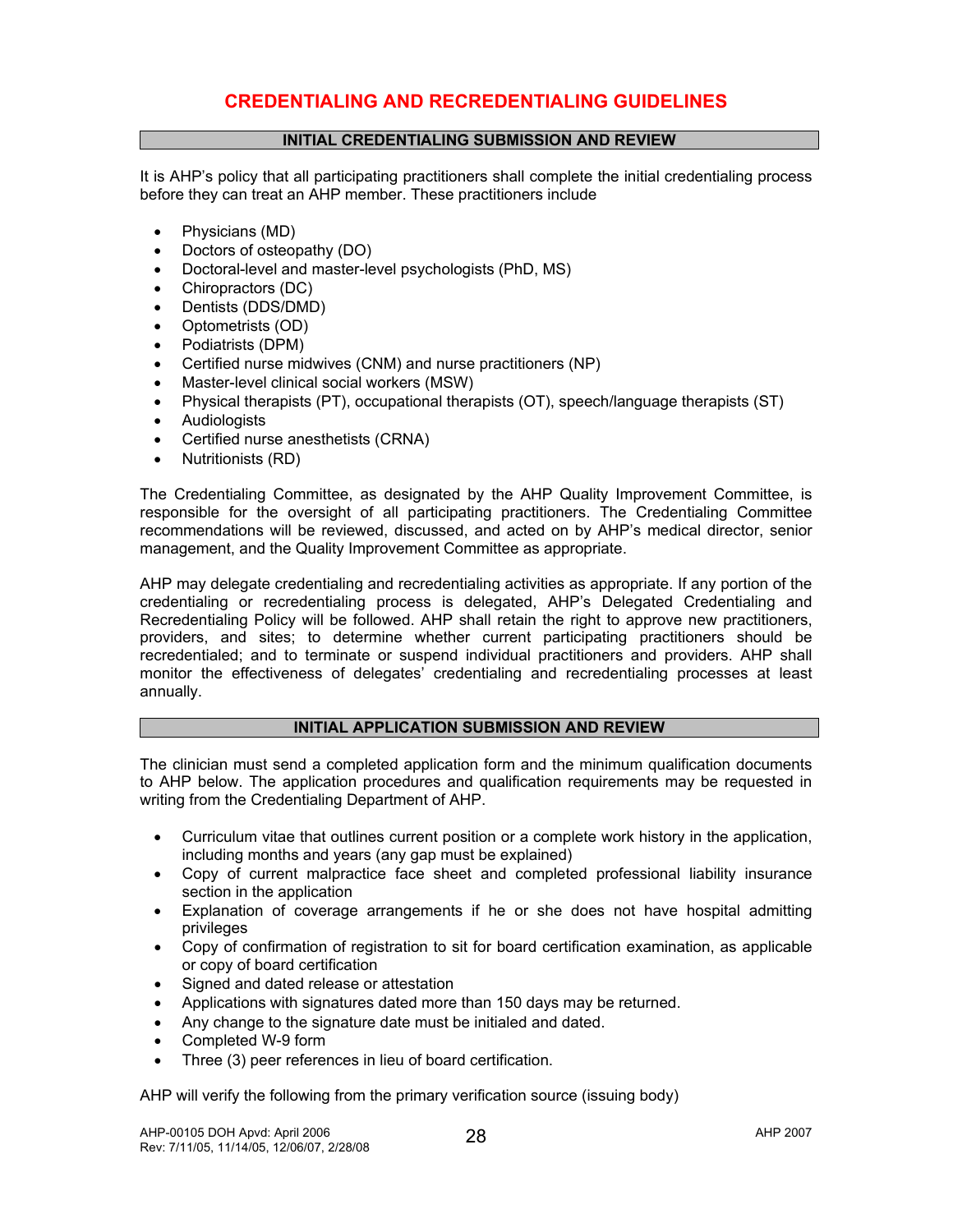- Current, valid professional license
- Valid Drug Enforcement Administration or Controlled Dangerous Substances certificate
- Clinical privileges at the hospital designated by the practitioner as the primary admitting facility
- Education and training of practitioner including residency completion and school graduation.

If an illegible and/or incomplete application packet is submitted, or if required attachments are missing, the application packet will be returned to the clinician in its entirety with a cover letter detailing the missing or incomplete items. Occasionally, AHP needs to send a letter requesting further clarification once processing has begun. The clinician will be given two (2) weeks to submit the requested information. If the information is not received within two (2) weeks of the date of AHP's letter, the application will be withdrawn from processing. AHP will reactivate the initial credentialing process after all requested materials are submitted.

If a clinician's initial application is approved, the clinician is sent a welcome package with the provider's identification number and effective date. *A provider's effective date is the date of the committee approval.* 

# **RECREDENTIALING APPLICATION AND REVIEW**

All participating practitioners shall undergo and complete a recredentialing review every three (3) years. A recredentialing application and three (3) follow-up reminders are automatically sent to the clinician's last known address. If a recredentialing application is not submitted, it will result in administrative termination and will require a new initial credentialing process for the clinician to reaffiliate with AHP. AHP may use a recredentialing source such as Aperture for recredentialing verification. When this happens, an Aperture representative will contact the clinician in lieu of an AHP representative.

The clinician must send a completed application form and the following required documents to AHP.

- Copy of current (unexpired) malpractice face sheet (or complete the professional liability insurance section in the application)
- Copy of current Drug Enforcement Administration certificate
- Written explanations requested throughout the application, as applicable, that are satisfactory to AHP's Credentialing Committee
- Explanation of coverage arrangements if the clinician no longer has admitting privileges
- Copy of the confirmation of registration to sit for board certification examination, as applicable
- Signed and dated release or attestation (Any change to the signature date must be initialed and dated.)

Once the recredentialing application is received and processing has begun, further clarification may be requested. The clinician will be given two (2) weeks to submit the requested information. If the information is not received within two (2) weeks of the date of the letter, the application will be presented to AHP's Credentialing Committee without the documentation required with a recommendation for termination. If the affiliation is terminated, the clinician will have the right to appeal. AHP will reactivate the recredentialing process if all necessary documentation is received and the clinician's application and documentation have not expired.

When considering applications for recredentialing, the Credentialing and Peer Review Committee takes into consideration the clinician's past performance within the AHP network, including quality improvement data, member complaints, clinical occurrences, and licensing board complaints.

*AHP does not send notification to providers who are recredentialed.*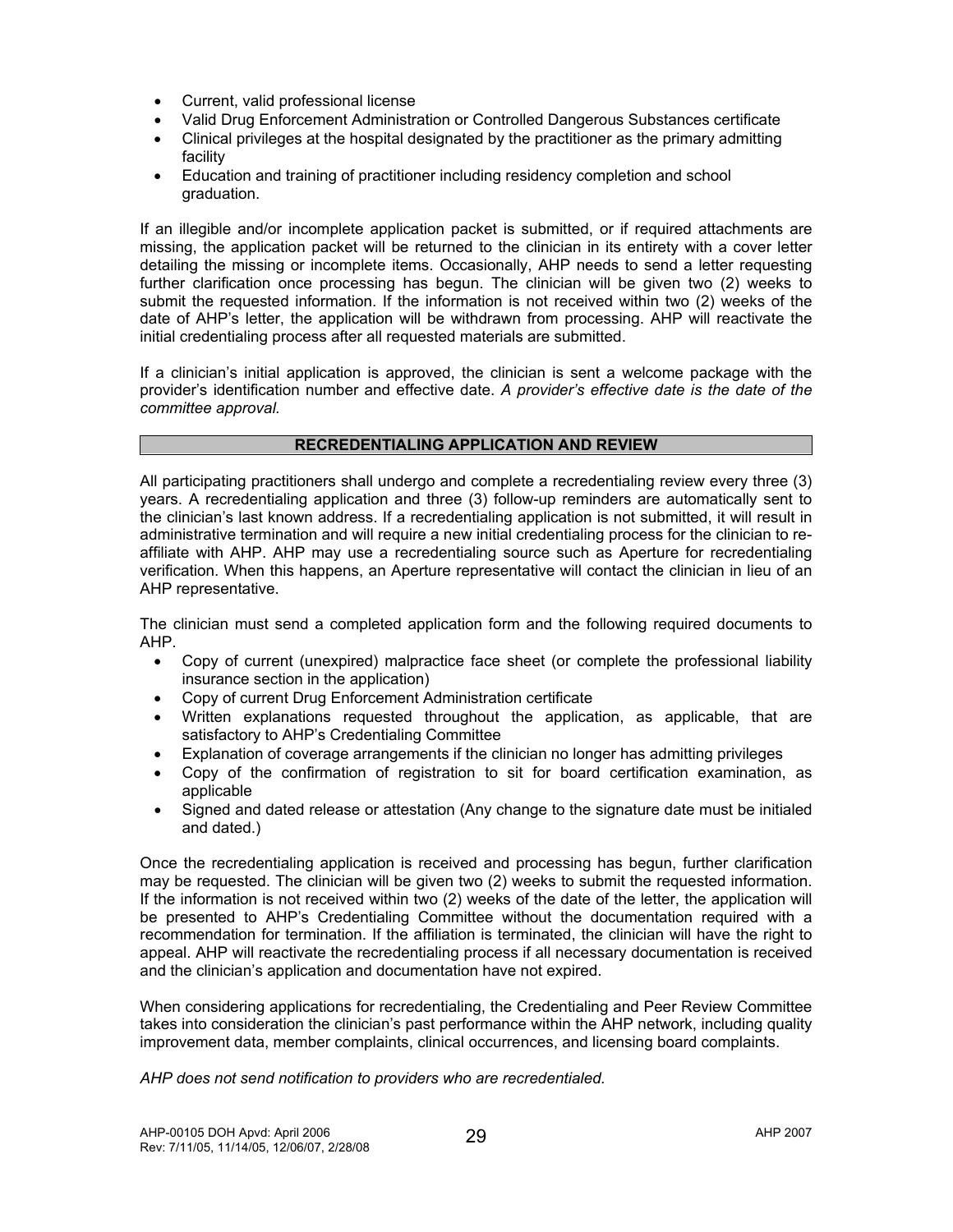#### **SITE VISIT**

AHP will conduct and document a structured site review before initial credentialing and/or to evaluate the site and office facilities and medical record-keeping practices of practitioners identified as having areas of concern (i.e., member complaints) and/or practitioners who have opened new offices or moved location from the time of initial credentialing. The survey will include at least the following:

- Physical accessibility
- Physical appearance
- Adequacy of waiting and examining room space
- Evaluation of medical record-keeping practices
- Confidentiality and maintenance of medical records;
- Performance against established medical record documentation standards
- Availability of appointments in accordance with AHP standards
- Performance goals for the above items
- Evidence that the results of the office site review was shared with the provider

# **NOTIFICATION OF DENIAL OR TERMINATION**

If a clinician's initial application is denied, or if an existing affiliation is terminated, a letter is sent to the clinician documenting the reason for the action and outlining the clinician's appeal rights. A termination is not effective until the appeal process is concluded, except in limited circumstances.

#### **CONFIDENTIALITY**

The Credentialing Department is responsible for ensuring the confidentiality of all information received and maintained in the credentialing and recredentialing processes. Information derived from peer-review functions is protected from subpoena and discovery by state immunity laws, except as otherwise provided by law. This includes proceedings, reports, and records of a peer review specialty committee.

#### **REVIEW OF INFORMATION ON FILE BY PROVIDER**

With the exception of information determined by AHP to be peer-review protected, the clinician has the right to request in writing his or her file information and to subsequently review and correct any erroneous information obtained by AHP to support its evaluation of a clinician's credentialing application.

Send written request to:

Credentialing Manager Atlantis Health Plan 45 Broadway, Suite 300 New York, NY 10006

#### **PERFORMANCE EVALUATIONS**

AHP is responsible for offering its members qualified and competent providers who will be accountable for the delivery of appropriate and medically necessary care and services. AHP is responsible for regularly informing healthcare providers of information maintained by AHP to evaluate the performance or practice of healthcare professionals. AHP has, with its providers, developed standards, criteria, and methodologies to collect and analyze healthcare professional profiling data to be used in the evaluation of the providers' performance. AHP shall provide any such information and profiling data and analysis to healthcare professionals. AHP shall provide on a periodic basis and upon the request of a healthcare professional the information, profiling data and analysis used to evaluate the provider's performance. Any profiling data used to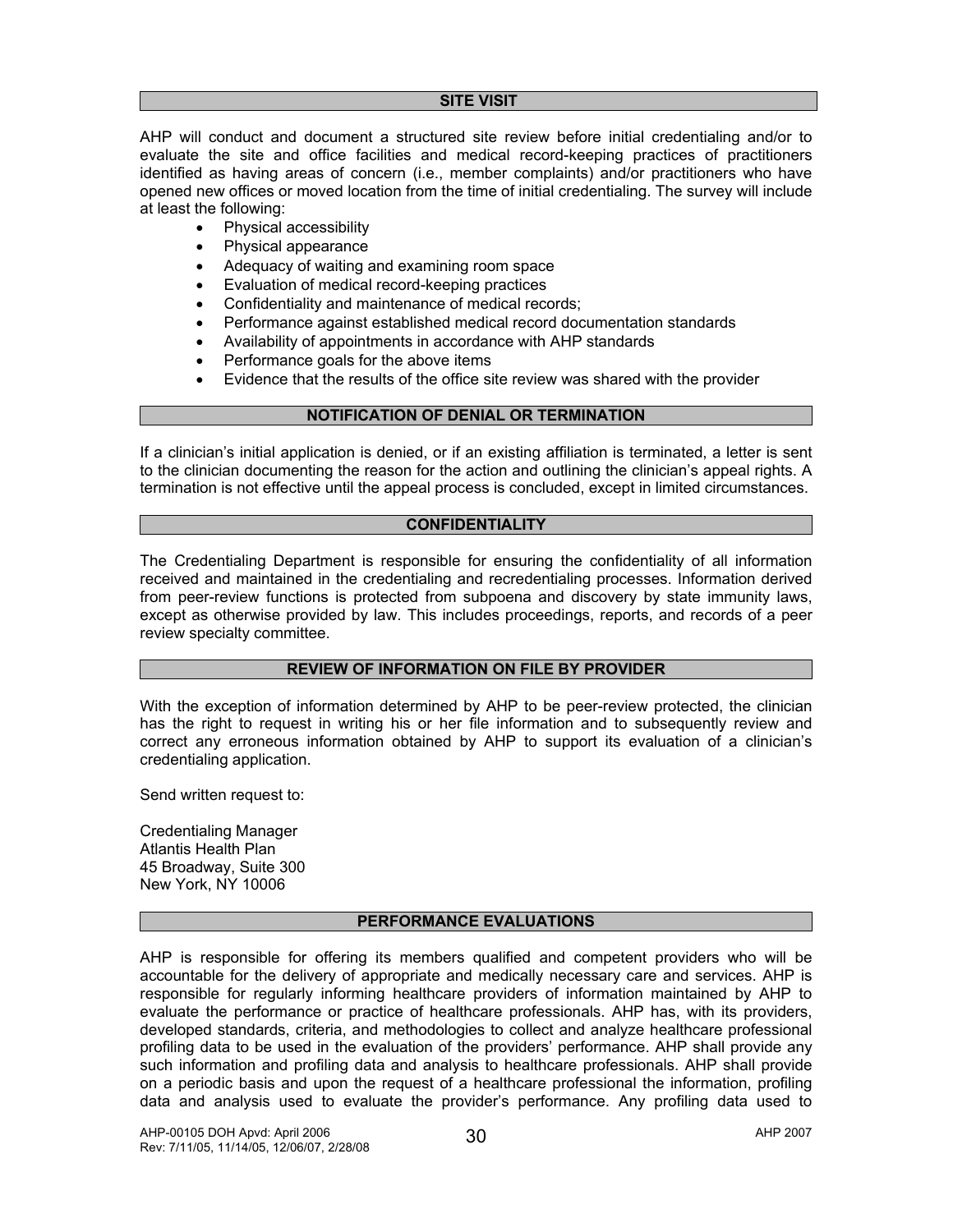evaluate the performance or practice of a healthcare professional shall be measured against stated criteria and/or an appropriate group of healthcare professionals using similar treatment modalities and serving a comparable patient population. Each healthcare professional shall be given the opportunity to discuss the unique nature of the healthcare professional's patient population that may have a bearing on the healthcare provider's profile and to work cooperatively with AHP to improve performance.

# **A. Responsibility**

The Credentialing Department is responsible for requesting data from the various departments and committees to include in a summary report evaluating the provider's performance against preestablished and preapproved criteria sixty (60) days prior to the planned presentation of a provider profile to the Credentialing Committee.

# **Performance Evaluation Categories**

# **1. Utilization Review**

Analysis of the use of ancillary services, medication, inpatient and outpatient services to identify patterns including under-utilization or overutilization of services.

# **2. Quality Assurance and Improvement**

Continuous quality monitoring activities are designed to detect current or potential problems impacting patient care.

Quality Improvement Monitoring includes parameters from the following sources:

- HEDIS
- New York State Department of Health Quality Assurance Reporting Requirements
- National Committee on Quality Assurance

# **3. Medical Care Evaluations**

Medical care evaluations promote the peer review process. Medical care audits provide an objective assessment of the processes and outcomes of care. Medical care evaluations (problem-focused auditing) are performed to ensure that the care provided by providers and other healthcare professionals is appropriate, timely, effective, and consistent with current national and community standards of practice.

# **4. Preventive Service Audits**

Preventive service audits are performed to determine provider compliance with professionally agreed disease prevention standards. Preventive service audits are designed to ensure that members have access to and are using available preventive healthcare services.

# **5. Onsite Facility Assessments**

Onsite facility assessments are performed to assess the quality of care and services provided by prospective or contracted providers. Structural elements of quality care and services are evaluated. Components assessed during an on-site evaluation include:

- Facility appearance
- **Environment**
- Access to service
- Administrative structure and function
- Policy and procedure manuals
- Personnel
- Member care
- Fire, safety, and emergency
- Member care services
- Ancillary services
- Medical records
- Safety and emergency procedures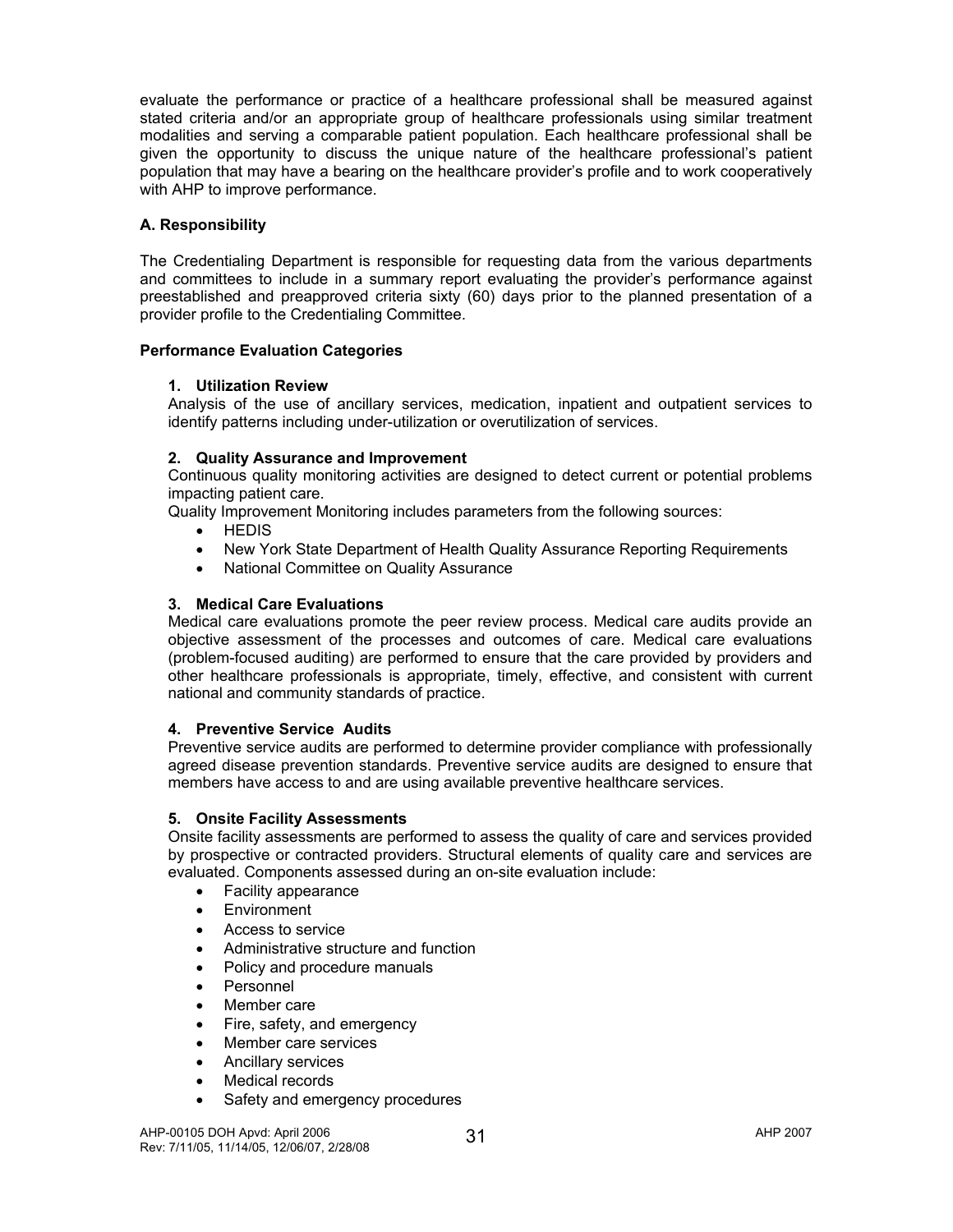# **6. Access and Availability Assessment**

Access and availability audits are performed to identify problems or potential problems relating to appointment availability and scheduling that result in delay of care and service and are based on the access and availability standards. Access audits also are performed to ensure that members have access to needed care and services 24 hours per day, seven days per week.

# **7. Claims Review**

This includes review of claims to detect and document coding errors, including unbundling, fragmentation, upcoding, mutually exclusive procedures, and duplicate, obsolete or invalid codes.

# **8. Medical Records Standards and Review**

A medical record review must be conducted at least on a biennial basis for all primary care providers with more than 50 members and two years of participation in AHP. The medical record review will be conducted so that the confidentiality of member records is protected. The provider is required to provide copies of the medical records to AHP offices for review. Provider medical records must be legible with current details organized and comprehensive to facilitate the assessment of the appropriateness of care rendered.

# **9. Member Satisfaction Surveys**

Consumers tend to evaluate the quality of health care differently than healthcare practitioners; therefore, input from members is included in any evaluation of the quality of care and services. Members can provide information pertaining to the following.

- Access and availability of care and services
- Provider attitude and behavior
- Satisfaction with care and service
- Reasons for disenrollment

# **10. Member Complaints and Grievances**

Member complaints and grievances are used as a source of information about quality of care issues. Detailed documentation is required for tracking and reporting purposes and effective resolution.

#### **C. Corrective Actions**

Corrective action by the participating provider may be required. The medical director may take the following actions with individual practitioners to assure quality of care and service to members.

- Direct consultation and education with the practitioner
- 100% review of practitioner claims
- Mandatory second opinions for surgical care
- Limit practitioner privileges
- Impose "no new patients" status
- Hold all payment of claims
- Conduct focused review of ambulatory or hospital care
- Suspend or terminate the Practitioner Agreement
- All sanctions are subject to appeal.

#### **TERMINATION OF CONTRACT**

AHP will initiate a termination under the following circumstances:

• Suspension or revocation of the physician's license, certificate, or other legal credential authorizing the physician to practice medicine or osteopathy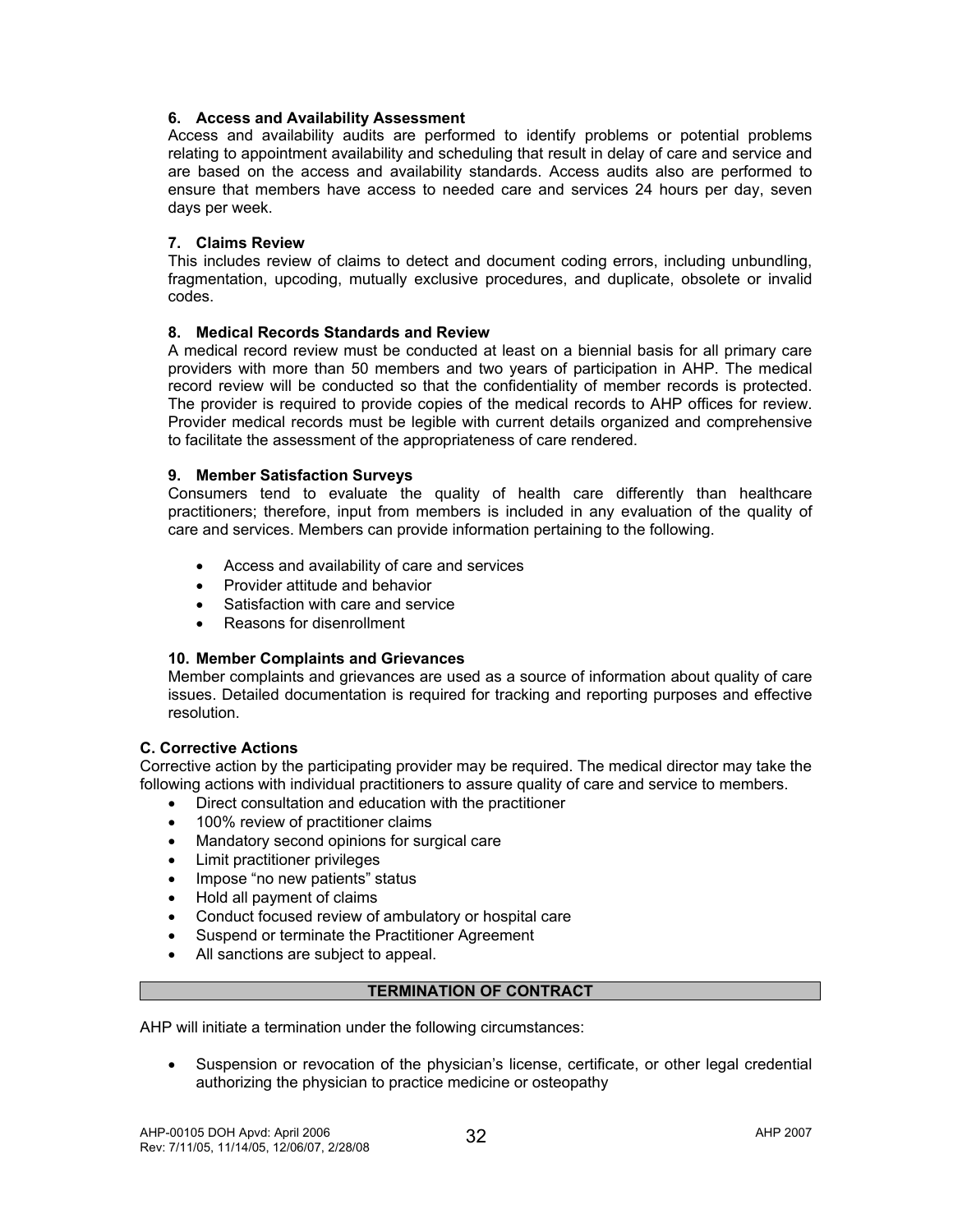- Suspension or revocation of the physician's DEA number or other right to prescribe controlled substances
- An indictment, arrest, or conviction for a felony or for any criminal charge which might in any way impair the physician's capacity to carry out his or her duties
- The lapse of professional liability insurance required under the contract agreement
- Physician no longer has clinical privileges at any HMO participating hospital
- Repeated failure to participate in or cooperate with AHP's utilization review policies and procedures
- The death of physician (if physician is in solo practice), or the death of any physician who is a member of the group constituting physician which renders such group unable to perform the obligations performed under the provider agreement for a period in excess of 30 days
- Failure to participate in or cooperate with AHP's quality assurance program or repeated failure to provide high-quality, cost-effective health care to members, as measured by standards of care adopted from time to time
- Suspension or permanent preclusion from participating in the New York State Medical Assistance Program or the federal Medicare program

When AHP determines to terminate a contract with a physician, the notification of the proposed termination by AHP to the healthcare professional will be sent via certified mail, return receipt requested. The notice to terminate shall contain

- The reasons for the proposed action
- Notice that provider has the right to request a hearing or review, at the professional's discretion, before a panel appointed by AHP
- A time limit of not less than 30 days within which the professional may request a hearing
- A time limit for a hearing date which will be held within 30 days after the date of receipt of the request for a hearing.

No healthcare provider's contract will be terminated, or refused renewal, solely because the provider has

- Advocated on behalf of a member
- Filed a complaint against AHP
- Appealed a decision of AHP
- Provided information or filed a report pursuant to PHL 4406-c regarding prohibitions of plans
- Requested a hearing or review pursuant to PHL 4406-d and following sections.

The procedures for the proposed hearing are as follows.

- The hearing panel will be comprised of three (3) people appointed by AHP. At least one panel member shall be a clinical peer in the same discipline or same specialty as the person under review. The panel may consist of more than three members, provided the number of clinical peers constitutes one-third or more of the total membership.
- The hearing panel shall render a decision in a timely manner. Decisions will include one of the following and will be provided in writing to the healthcare professional: reinstatement, provisional reinstatement with conditions set forth by AHP, or termination.
- A decision by the hearing panel to terminate a healthcare professional shall be effective not less than 30 days after receipt by the healthcare professional of the hearing panel's decision.
- AHP shall permit a member to continue an ongoing course of treatment for a transition period of up to 90 days or, if the member has entered the second trimester of pregnancy at the time of the provider's termination, for a transitional period that includes the provision of postpartum care directly related to the delivery, subject to provider agreement.